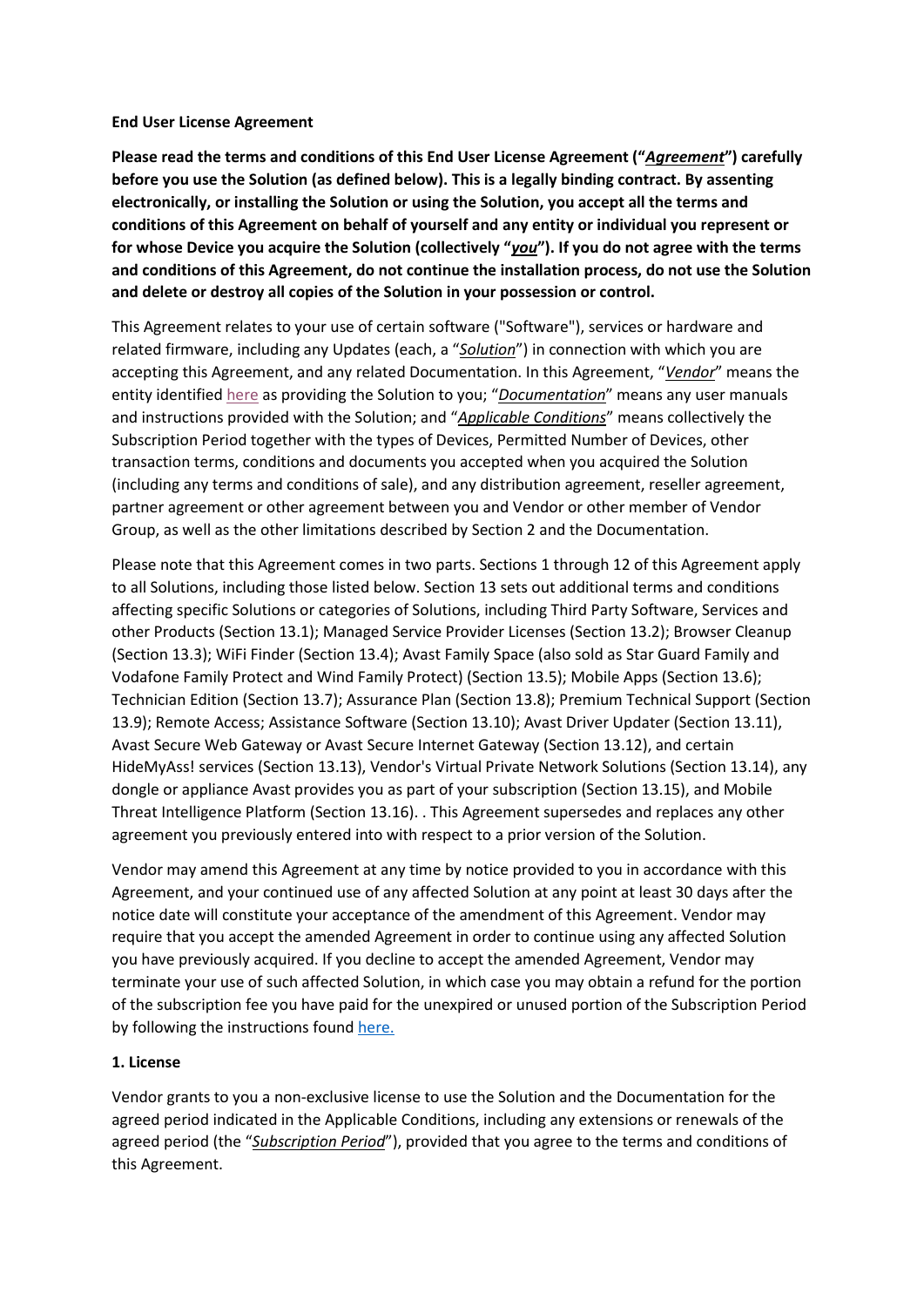# **2. Permitted use of the Solution**

2.1. You may use the Solution on, or to support, up to the agreed number (the "*Permitted Number of Devices*") of mobile phones, smartphones, tablets, mobile network appliances, other mobile devices (each, a "*Mobile Device*"), personal computers, IoT and other Internet-connected devices, or other device compatible with the Solution (each, including each Mobile Device, a "*Device*") indicated in the Applicable Conditions exclusively:

2.1.1. In the case of Solutions that Vendor designates for corporate, commercial or business use (each, a "*Business Solution*"), by you or your affiliates (those entities controlling you, controlled by you or under common control with you) for internal business purposes. In the event of any such use of the Business Solution by your affiliate, you are responsible for your affiliate's compliance with this Agreement, and a breach by your affiliate will be deemed a breach by you. Any obligations of Vendor under this Agreement will be owed solely to you and not your affiliates that use the Business Solution under the terms and conditions of this Agreement.

2.1.2. In the case of all other Solutions, including Avast Free Antivirus, AVG Free Antivirus, CCleaner Free and all other Solutions for which you are not required to pay a subscription fee or other price either to obtain the Solution or to continue using the Solution after a trial period (each, a "*Consumer Solution*"), by a natural person or members of his household for personal, noncommercial purposes. For the avoidance of doubt, no Consumer Solution is provided or licensed for use by any: (i) natural person for commercial purposes; or (ii) business, company, government entity, nongovernmental organization or other not-for-profit entity, or educational institution.

2.2. You may make one backup copy of the Software.

2.3. Provided the Solution is configured for network use, you may use the Solution on one or more file servers or virtual machines for use on a single local area network for only one (but not more than one) of the following purposes:

2.3.1. Permanent installation of the Software onto hard disks or other storage devices for up to the Permitted Number of Devices; or

2.3.2. Use of the Solution over such single local area network, provided the number of different Devices on which the Solution is used does not exceed the Permitted Number of Devices; or

2.3.3. If the Applicable Conditions grant you the right to use the Solution in providing MSP Services, use of the Solution as described in Section 13.2.

2.4. YOUR USE OF THE SOLUTION OTHER THAN AS EXPRESSLY AUTHORIZED BY SECTION 2 OF THIS AGREEMENT, OR ANY RESALE OR FURTHER DISTRIBUTION OF THE SOLUTION, CONSTITUTES A MATERIAL BREACH OF THIS AGREEMENT AND MAY VIOLATE APPLICABLE COPYRIGHT LAWS.

# **3. Updates**

Vendor, from time to time during the Subscription Period and without your separate permission or consent, may from time to time deploy an upgrade or update of, or replacement for, any Solution ("*Update*"), and as a result of any such deployment you may not be able to use the applicable Solution or Device (or certain functions of the Device) until any such Update is fully installed or activated. Each Update will be deemed to form a part of the "Solution" for all purposes under this Agreement. Updates may include both additions to, and removal of, any particular features or functionality offered by a Solution or may replace it entirely, and Vendor will determine the content, features and functionality of the updated Solution in its sole discretion. Vendor is not required to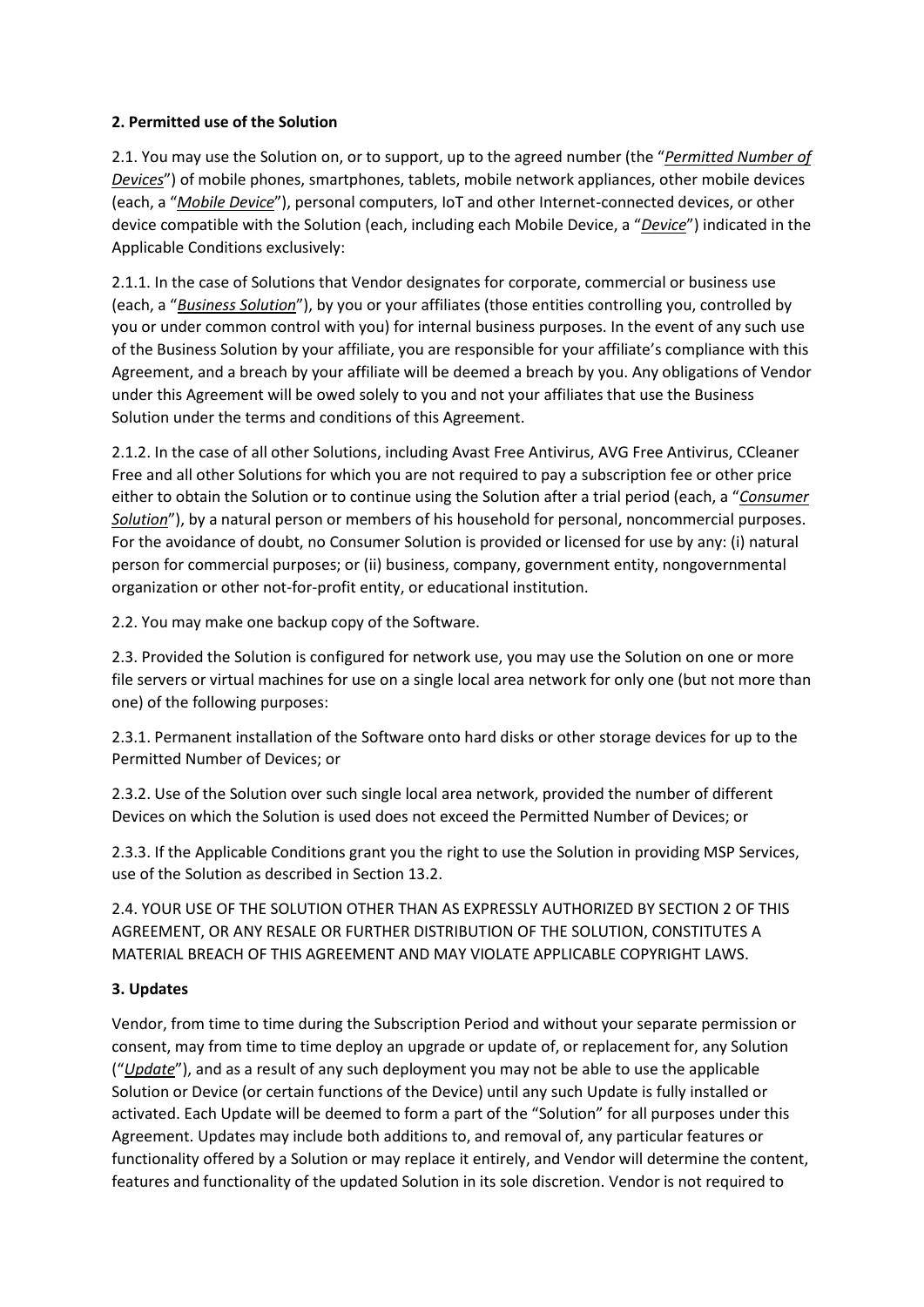offer you the option to decline or delay Updates, but in any event you may need to download and permit installation or activation of all available Updates to obtain maximum benefit from the Solution. Vendor may stop providing support for a Solution until you have accepted and installed or activated all Updates. Vendor in its sole discretion will determine when and if Updates are appropriate and has no obligation to make any Updates available to you. Vendor in its sole discretion may stop providing Updates for any version of the Solution other than the most current version, or Updates supporting use of the Solution in connection with any versions of operating systems, email programs, browser programs and other software with which the Solution is designed to operate.

# **4. Ownership rights**

4.1. The Solutions and Documentation are the intellectual property of Vendor and are protected by applicable copyright laws, international treaty provisions and other applicable laws of the country in which the Solution is being used. The structure, organization and computer code of any Software and firmware are valuable trade secrets and confidential information of Vendor. To the extent you provide any comments or suggestions about the Solution to Vendor, you grant Vendor the right and license to retain and use any such comments or suggestions for any purpose in its current or future products or services, without further compensation to you and without your approval of such retention or use.

4.2. Except as stated in this Agreement, your possession, use of a Solution does not grant you any rights or title to any intellectual property rights in the Solution or Documentation. All rights to the Solution and Documentation, including all associated copyrights, patents, trade secret rights, trademarks and other intellectual property rights, are reserved by Vendor.

# **5. Restrictions**

5.1. You may not copy or use the Solution or the Documentation except as set forth in Section 2 of this Agreement. You may not, and may not permit any third party to:

5.1.1 use any authorization code, license number, username/password combination or other activation code or number supplied by Vendor in connection with any Solution ("*Activation Code*") on, or for, more than the number of Devices specified by the Applicable Conditions;

5.1.2 disclose any Activation Code to any party other than Vendor or Vendor's designated representatives;

5.1.3 except as expressly authorized by law; (i) reverse engineer, disassemble, decompile, translate, reconstruct, transform or extract any Solution or any portion of the Solution (including any related Malicious Code (as defined below) signatures and Malicious Code detection routines); or (ii) change, modify or otherwise alter any Solution (including any related Malicious Code signatures and Malicious Code detection routines). "Malicious Code" means any code, feature, routine or device intended, or designed automatically, or on a certain event occurring, or on your taking or failing to take a certain action, or at the direction or control of any person or entity, to: (a) disrupt the operation of any software, service, device, property, network or data; (b) cause any software, service, device, property, network or data to be destroyed, altered, erased, damaged, or otherwise cause its operation to be disrupted or degraded; or (c) permit any person or entity to access, take control of, or destroy, alter, erase, damage, or otherwise disrupt or degrade the operation of any portion of any software, service, device, property, network or data, and any computer virus, worm, trap door, back door, time bomb, malicious program, or a mechanism such as a software lock or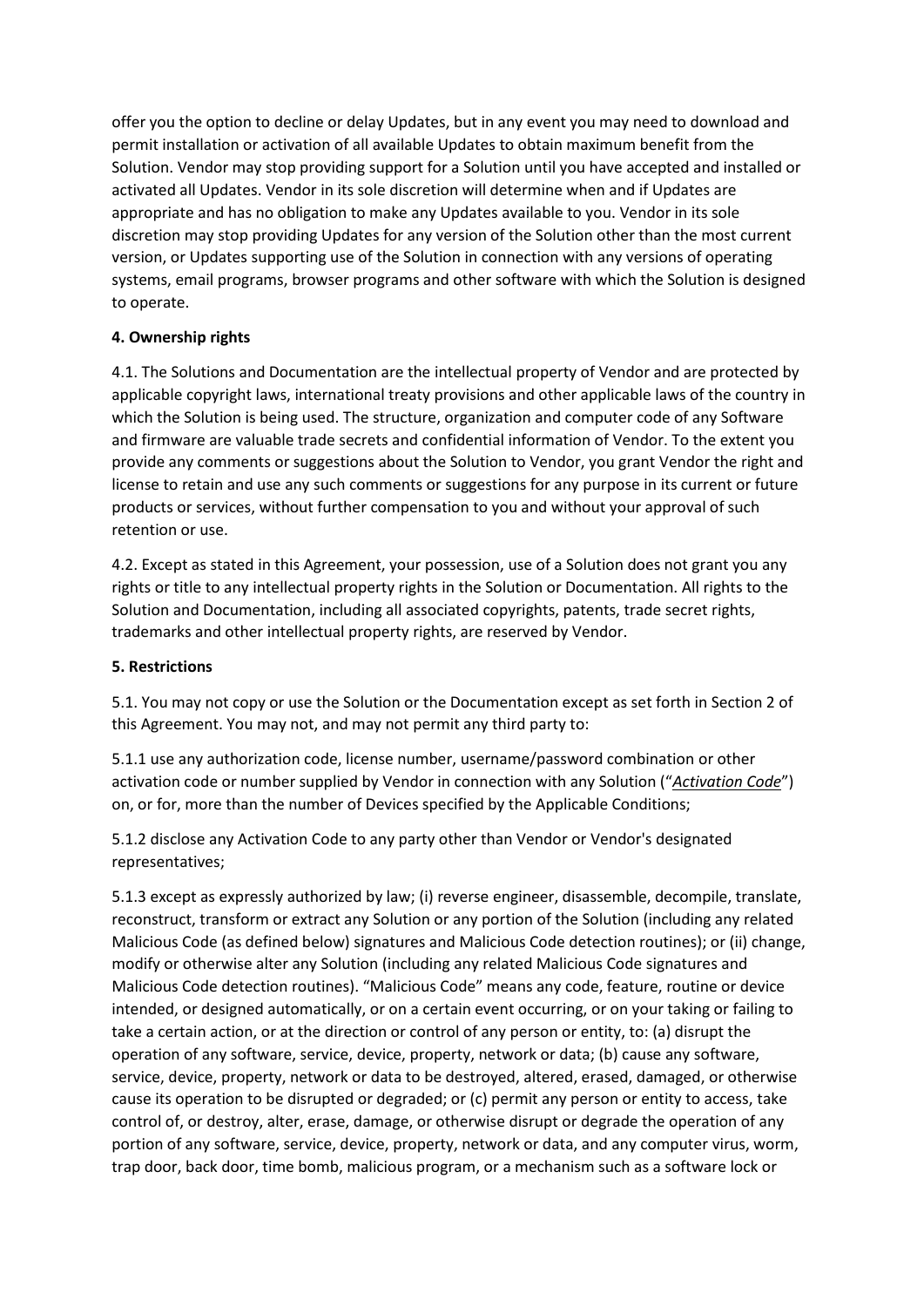routine for password checking, CPU serial number checking, time dependency or any other code intended or designed to enable any matters described in this definition (including Java applets, ActiveX controls, scripting languages, browser plug-ins or pushed content);

5.1.4 except as authorized by a distribution agreement, reseller agreement or other agreement between you and Vendor or other member of Vendor Group, publish, resell, distribute, broadcast, transmit, communicate, transfer, pledge, rent, share or sublicense any Solution;

5.1.5 except as expressly authorized by this Agreement (including Sections 13.2, 13.5 and 13.7), the Applicable Conditions or another agreement between you and Vendor or other member of Vendor Group, use any Solution to manage the facilities of a third party or grant any third party access to or use of any Solution on a service bureau, timesharing, subscription service or application service provider or other similar basis;

5.1.6 use any Solution to provide or build a product or service that competes with the Solution;

5.1.7 use or attempt to use any Solution to: (i) upload, download, stream, transmit, copy or store any information, data or materials, or engage or assist in any activity that may: (A) infringe the intellectual property rights or other rights of any third party; (B) contain any unlawful, harmful, threatening, abusive, defamatory or otherwise objectionable material of any kind, (C) harm or attempt to harm others; (D) have the potential to incite or produce conduct that is unlawful, harmful, threatening, abusive, harassing, tortious, defamatory, libelous, vulgar, obscene, invasive of another's privacy, hateful, or racially, ethnically, religiously or sexually discriminatory; or otherwise objectionable; (E) promote or provide instructional information about illegal activities, promote physical harm or injury against any group or individual, or promote any act of cruelty to animals; (F) impersonate any person or entity or otherwise misrepresent your affiliation with a person or entity; or (G) assist any fraud, deception or theft; or (H) damage, disable or impair the operation of, or gain or attempt to gain unauthorized access, receipt, use, copying, alteration or destruction of or to, any property, Devices, software, services, networks or data by any means, including by hacking, phishing, spoofing or seeking to circumvent or defeat any firewalls, password protection or other information security protections or controls of whatever nature; (ii) in any way violate any applicable local, national or international law or regulation; (iii) forge headers or otherwise manipulate identifiers in order to disguise the origin of any content transmitted through the use of the Solution; (iv) upload, post, email or otherwise transmit any unsolicited or unauthorized advertising, promotional materials, "junk mail," "spam," "chain letters," or "pyramid schemes"; or (v) collect or store personal data without the knowledge and express consent of the data subject;

5.1.8 damage, disable or impair the operation of, or gain or attempt to gain unauthorized access to, any Solution or to any property, Devices, software, services, networks or data connected to, or interoperating with, such Solution, or to any content or data stored, accessed or delivered through such Solution, by any means, including by hacking, phishing, spoofing or seeking to circumvent or defeat any firewalls, password protection or other information security protections or controls of whatever nature;

5.1.9 test or benchmark, or disclose or publish testing or benchmark results, for any Solution without Vendor's prior written consent; or

5.1.10 defeat or circumvent, attempt to defeat or circumvent, or authorize or assist any third party in defeating or circumventing controls on the use of copies of any Solution; or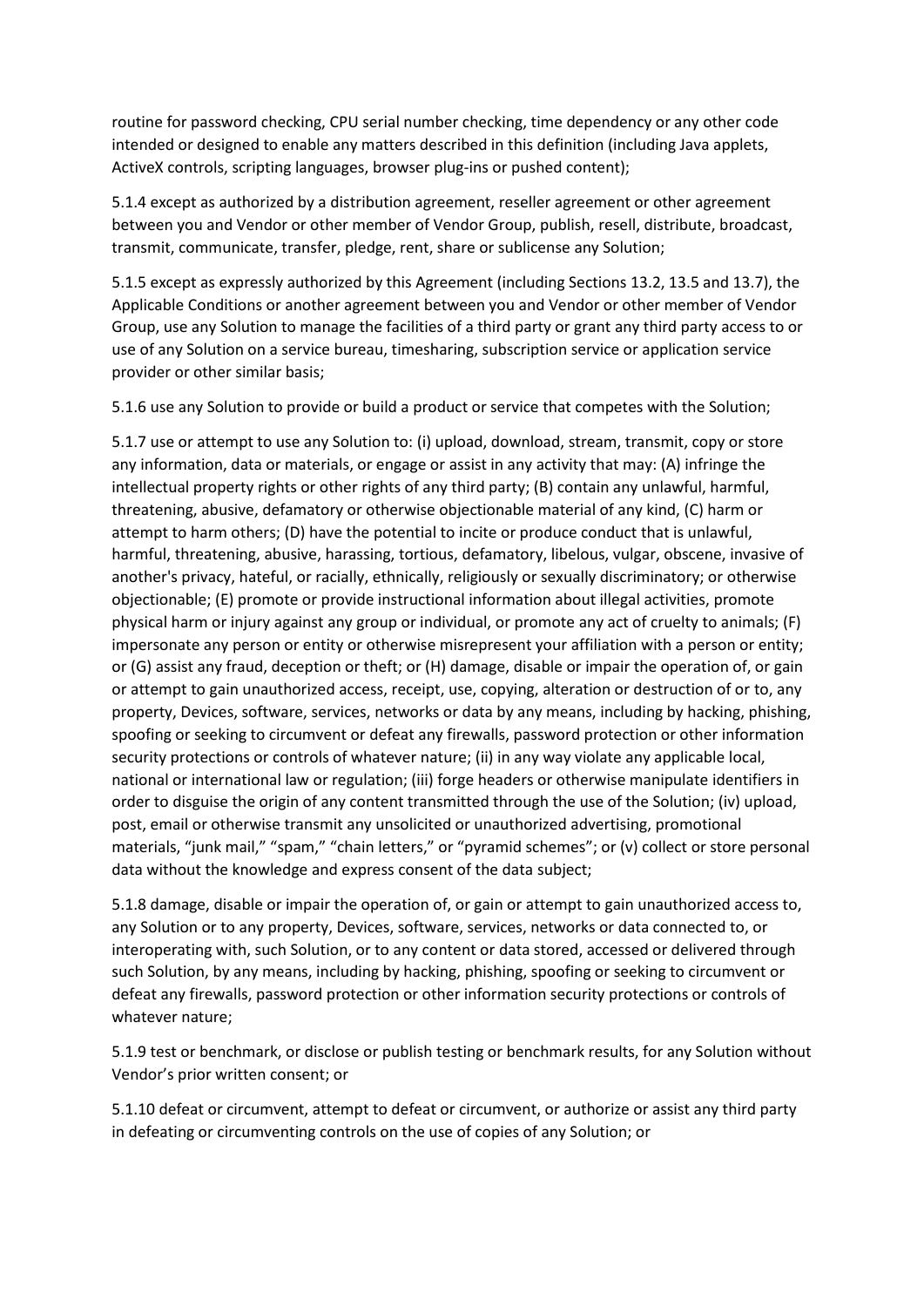5.1.11 violate Vendor's policy governing acceptable use of its Solutions (the "Acceptable Use Policy"), which you can find here. If and to the extent this Agreement and the Acceptable Use Policy conflict, the more restrictive provision will govern.

5.2. Certain Solutions may grant you or another user administrative privileges that, among other things, may allow the administrator to monitor other Devices and/or the status of Solutions deployed on other Devices, including for example Subscription Period status, Solution messages, and Updates. You represent and warrant that you will exercise such administrative privileges only with respect to Devices and Solutions for which you are duly authorized and for no other purpose. You also represent and warrant to Vendor that: (i) you have all the requisite authority to accept this Agreement, and install and/or use the Solution on the Devices, on behalf of any owners and users of those administered Devices; and (ii) you hereby accept this Agreement for and on behalf of: (A) any such owners and users of those administered Devices; and (B) yourself.

5.3.Certain Solutions may enable you to publish or share publicly with others, content you have generated or obtained from other sources ("*User Content*"). You retain any and all intellectual property rights you already hold under applicable law in User Content you publish or share through the Solution, subject to the rights, licenses, and other terms of this Agreement, including any underlying rights of others in any User Content that you may use or modify. You grant to each member of the Vendor Group, a non-exclusive, unrestricted, unconditional, unlimited, worldwide, irrevocable, perpetual, and royalty-free right and license to use, copy, record, distribute, reproduce, disclose, sell, re-sell, sublicense (through multiple levels), modify, adapt, display, publicly perform, transmit, publish, broadcast, translate, make derivative works of, and otherwise exploit in any manner whatsoever, all or any portion of the User Content you publish or share through a Solution (and derivative works thereof), solely for the purpose of providing the Solutions to you under this Agreement. Each time you publish or share any User Content, you represent and warrant to each member of the Vendor Group that you are at least the age of majority in the state or jurisdiction in which you reside and are the parent or legal guardian, or have all proper consents from the parent or legal guardian, of any minor who is depicted in or contributed to any User Content you publish or share, and that, in regard to that User Content: (i) you are the sole author and owner of the intellectual property and other rights to the User Content, or you have a lawful right to publish and share the User Content and grant each member of the Vendor Group the right to use it as described in this Section 5.3, all without any obligation being imposed on any member of the Vendor Group to obtain the consent of any third party and without creating any obligation or liability whatsoever for any member of Vendor Group; (ii) the User Content is accurate; (iii) the User Content does not and, as to each member of the Vendor Group's permitted uses and exploitation set forth in this Agreement, will not infringe any intellectual property or other right of any third party; and (iv) the User Content will not violate this Agreement or cause injury or harm to any person.

#### **6. Limited warranty; disclaimer and exclusion of liability**

6.1. Subject to the remainder of this Section 6, Vendor warrants to you that the Solution will perform, or will be performed, substantially in accordance with the Documentation for a period of 30 days following your initial acquisition of the Solution. To make a warranty claim, you must follow the instructions provided by the source from which you acquired the Solution. If the Solution does not perform substantially in accordance with the Documentation, the entire and exclusive liability of each member of the Vendor Group and each Vendor Partner, and your sole and exclusive remedy, in respect of such warranty will be limited to, at Vendor's option, to either: (i) replacement of the Solution; or (ii) return of the Solution to obtain a refund for the portion of the subscription fee you have paid for the unexpired or unused portion of the Subscription Period. This warranty applies only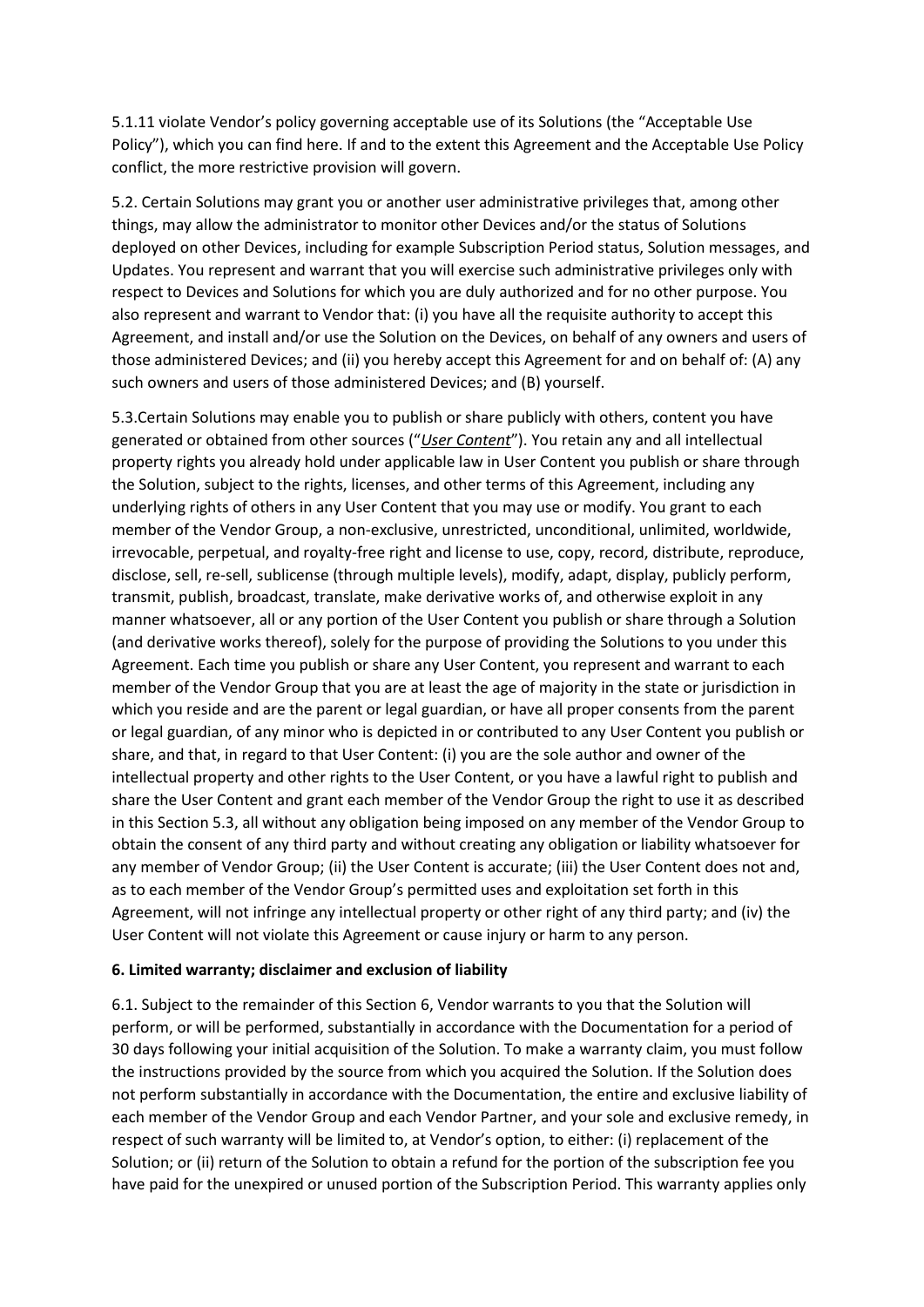to the Solution as originally delivered, and does not apply to: (i) any Updates; (ii) any defects caused by the combination, operation or use of the Solution with: (A) software, hardware or other materials not provided by Vendor; or (B) Devices, software, or other materials that do not conform to Vendor requirements set forth in the Documentation.

6.2. EXCEPT AS STATED IN SECTION 6.1 OF THIS AGREEMENT, MEMBERS OF THE VENDOR GROUP AND VENDOR PARTNERS DO NOT WARRANT THE PERFORMANCE OR RESULTS YOU MAY OBTAIN BY USING ANY SOLUTION OR DOCUMENTATION. EXCEPT AS STATED IN SECTION 6.1 OF THIS AGREEMENT, THE SOLUTION IS PROVIDED "AS IS" AND MEMBERS OF THE VENDOR GROUP AND VENDOR PARTNERS MAKE NO EXPRESS OR IMPLIED WARRANTIES OR CONDITIONS AND, TO THE MAXIMUM EXTENT PERMITTED BY LAW, DISCLAIM ANY AND ALL WARRANTIES AND CONDITIONS IMPLIED BY STATUTE, COMMON LAW, JURISPRUDENCE OR OTHER THEORIES OF LAW, INCLUDING IMPLIED WARRANTIES OR CONDITIONS OF NONINFRINGEMENT OF THIRD PARTY RIGHTS, TITLE, MERCHANTABILITY, SUITABLE QUALITY OR FITNESS FOR ANY PARTICULAR PURPOSE. VENDOR DOES NOT WARRANT THAT THE OPERATION OF ANY SOLUTION WILL BE UNINTERRUPTED OR ERROR FREE, THAT ANY SOLUTION WILL WORK PROPERLY ON ANY GIVEN DEVICE OR WITH ANY PARTICULAR CONFIGURATION OF HARDWARE AND/OR SOFTWARE, OR THAT ANY SOLUTION WILL PROVIDE COMPLETE PROTECTION FOR THE INTEGRITY OF SELECTED DATA, INFORMATION OR CONTENT STORED OR TRANSMITTED VIA THE INTERNET.

6.3. NOTWITHSTANDING ANY OTHER PROVISION OF THIS AGREEMENT, ANY SOLUTION PROVIDED TO YOU WITHOUT FEES (INCLUDING ANY SOLUTION PROVIDED AS A "FREE," "TRIAL" OR "BETA" SOLUTION) IS PROVIDED ON AN "AS IS", "WITH ALL FAULTS," AND "AS AVAILABLE" BASIS, WITHOUT ANY WARRANTY OF ANY KIND AND WITHOUT SUPPORT OR OTHER SERVICES BY VENDOR.

6.4. TO THE FULL EXTENT PERMITTED BY LAW, IN NO EVENT WILL VENDOR OR ANY COMPANY THAT CONTROLS, IS CONTROLLED BY OR IS UNDER COMMON CONTROL WITH VENDOR (COLLECTIVELY, THE "*VENDOR GROUP*") OR THEIR RESPECTIVE AGENTS, LICENSORS, REPRESENTATIVES, SUPPLIERS, DISTRIBUTORS, RESELLERS, WIRELESS CARRIERS OVER WHOSE NETWORK OR SYSTEMS ANY SOLUTION IS PROVIDED, OR ANY OTHER BUSINESS PARTNER OF ANY MEMBER OF THE VENDOR GROUP (COLLECTIVELY, THE "*VENDOR PARTNERS*") BE LIABLE TO YOU OR ANY THIRD PARTY FOR:

6.4.1. ANY INDIRECT, CONSEQUENTIAL, INCIDENTAL, PUNITIVE, SPECIAL OR EXEMPLARY DAMAGES OR LOSSES WHATSOEVER, WITHOUT REGARD TO CAUSE OR THEORY OF LIABILITY;

6.4.2 ANY DAMAGES FOR ANY LOSS OF BUSINESS, PROFITS OR REVENUE, LOSS OF PRIVACY, LOSS OF USE OF ANY DEVICE OR SOLUTION (INCLUDING THE SOLUTION), WASTED EXPENDITURE, COSTS OF PROCURING SUBSTITUTE OR REPLACEMENT GOODS, SERVICES OR DIGITAL PRODUCTS, BUSINESS INTERRUPTION, ANY UNAUTHORIZED DISCLOSURE OR LOSS (INCLUDING ANY CORRUPTION, DEGRADATION OR UNAVAILABILITY) OF ANY DATA OR INFORMATION OF ANY NATURE (WHETHER OR NOT ANY OF THE FOREGOING LOSSES, DAMAGES, COSTS OR EXPENDITURE ARE DIRECT OR INDIRECT LOSSES OR DAMAGES); OR

6.4.3 ANY OTHER PECUNIARY OR NONPECUNIARY LOSS OR DAMAGE ARISING OUT OF THIS AGREEMENT OR ANY SOLUTION PROVIDED HEREUNDER;

EVEN IF SUCH MEMBER OF THE VENDOR GROUP OR VENDOR PARTNER HAS BEEN ADVISED OF THE POSSIBILITY OF ANY SUCH LOSS OR DAMAGE. NOTWITHSTANDING ANYTHING TO THE CONTRARY IN THIS AGREEMENT OR OTHERWISE, NO MEMBER OF THE VENDOR GROUP OR ANY VENDOR PARTNER WILL BE LIABLE TO YOU OR ANY THIRD PARTY FOR ANY LOSS OR DAMAGE (WHETHER DIRECT OR INDIRECT) FOR ANY UNAUTHORIZED ACCESS TO, OR ANY CORRUPTION, DEGRADATION,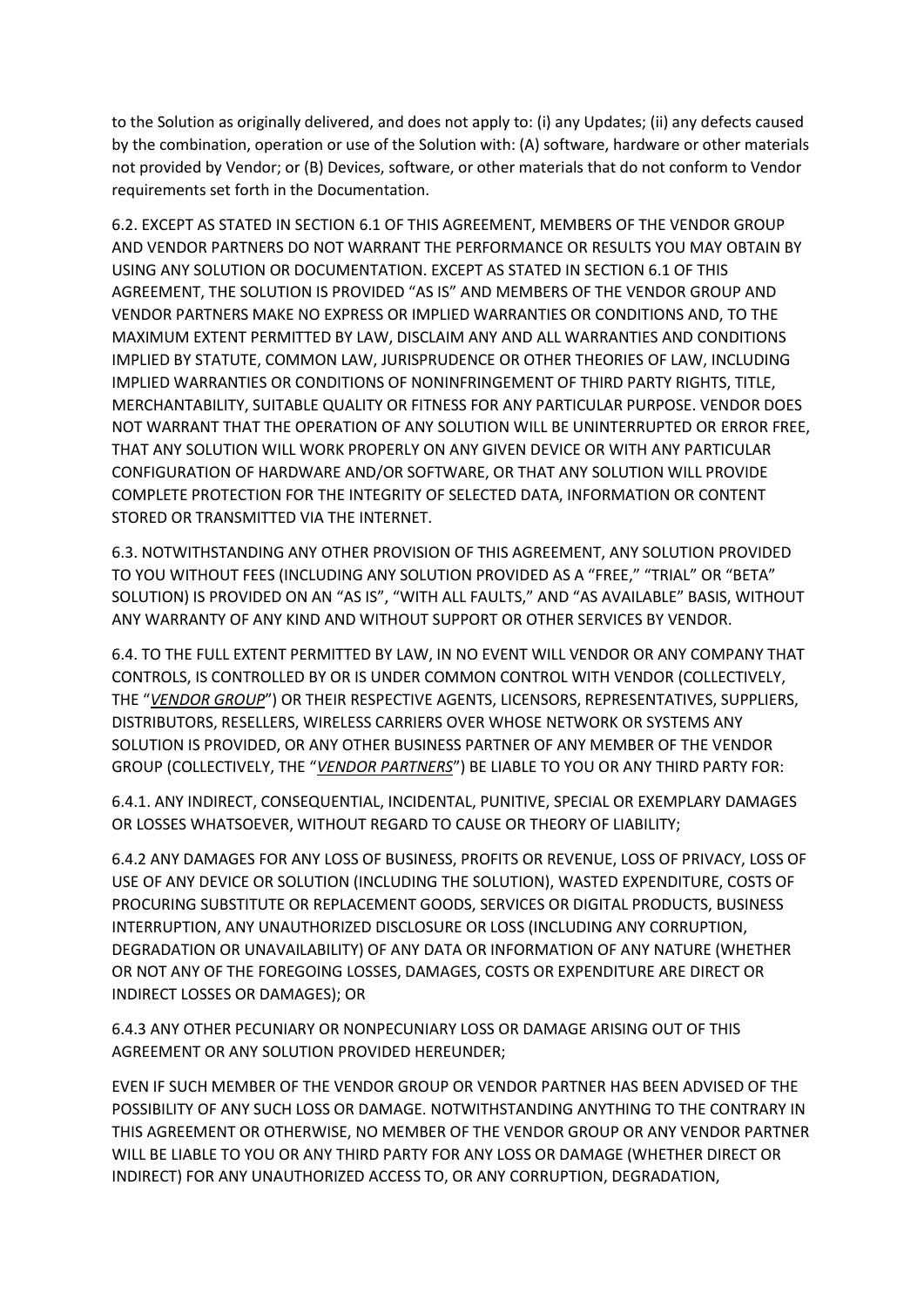UNAVAILABILITY, ERASURE, THEFT, DESTRUCTION, ALTERATION, DISCLOSURE OR LOSS OF ANY DATA, INFORMATION OR CONTENT TRANSMITTED, RECEIVED OR STORED BY OR IN CONNECTION WITH ANY SOLUTION REGARDLESS OF THE CAUSE. TO THE FULL EXTENT PERMITTED BY LAW, IN NO CIRCUMSTANCES WILL ANY MEMBER OF VENDOR GROUP OR ANY VENDOR PARTNER's TOTAL AGGREGATE LIABILITY FOR ALL LOSS OR DAMAGE TO YOU OR ANY THIRD PARTY ARISING FROM OR RELATING TO ANY SOLUTION, THE SUBSCRIPTION OR THIS AGREEMENT EXCEED THE GREATER OF: (I) FIVE U.S. DOLLARS (US\$5.00); AND (II) THE AMOUNT OF THE SUBSCRIPTION FEES YOU HAVE PAID FOR THE IMMEDIATELY PRECEDING 12 MONTHS OF THE SUBSCRIPTION PERIOD.

6.5. THE EXCLUSIONS AND LIMITATIONS OF LIABILITY OF MEMBERS OF THE VENDOR GROUP AND VENDOR PARTNERS CONTAINED IN THIS AGREEMENT WILL NOT LIMIT OR EXCLUDE THEIR POTENTIAL LIABILITY FOR:

6.5.1 DEATH, PERSONAL INJURY, DAMAGE TO TANGIBLE PROPERTY OR FRAUD BEYOND THE EXTENT PERMITTED BY APPLICABLE LAWS; AND

6.5.2 ANY MATTER THAT MAY NOT OTHERWISE BE LIMITED OR EXCLUDED BY APPLICABLE LAWS.

# **7. Privacy; processing of personal and other information**

7.1. The term "Data," as used in this Agreement and the Privacy Policy, means: (a) the information you provide to Vendor, another member of the Vendor Group, or a Vendor Partner in the course of ordering Solutions, including your name, billing address (including postal code), email address, phone number, payment card or account number, payment card or account verification code, payment card commencement date and expiration date, the account password you select for your account with Vendor or another member of the Vendor Group, and other Billing Data as defined in Vendor's Privacy Policy (the "Privacy Policy", which you can fin[d here](https://www.ccleaner.com/about/privacy-policy)) (collectively, "Transaction Data"); (b) information Vendor, another member of the Vendor Group or a Vendor Partner collects in the course of processing and fulfilling your orders for Solutions, including information about the make, model, operating system and other identifying details of your Device, the name of your Internet service provider, your Internet Protocol (IP) address; and (c) information about your installation and use of Solutions ((b) and (c) collectively being referred to as "Service Data" in the Privacy Policy).

7.2. You authorize Vendor, another member of the Vendor Group or a Vendor Partner, to use your Data, for the purposes described in the Privacy Policy. You acknowledge that such use of your Data includes processing and fulfilling your orders for subscriptions, improving Solutions, and providing information to you about the Solutions to which you have subscribed and offering you other Solutions. You acknowledge that Vendor or another member of the Vendor Group may share your Data with Vendor Partners such as Vendor's ecommerce platform providers and payment processors, suppliers providing support, services and Solutions to you on Vendor's behalf, and suppliers providing Vendor or a member of the Vendor Group with purchase analytics and crash analytics in respect of Solutions. You also acknowledge that Vendor or a member of the Vendor Group may share Data that is anonymized and aggregated with third parties for trend analytics.

# **8. Termination**

8.1. This Agreement will immediately terminate upon your breach of any of your obligations in this Agreement (including any breach of your obligations in Sections 2, 5 or 9, which will result in forfeiture of any rights you may have to receive Updates or to obtain a refund for the portion of the subscription fee you have paid for the unexpired or unused portion of the Subscription Period).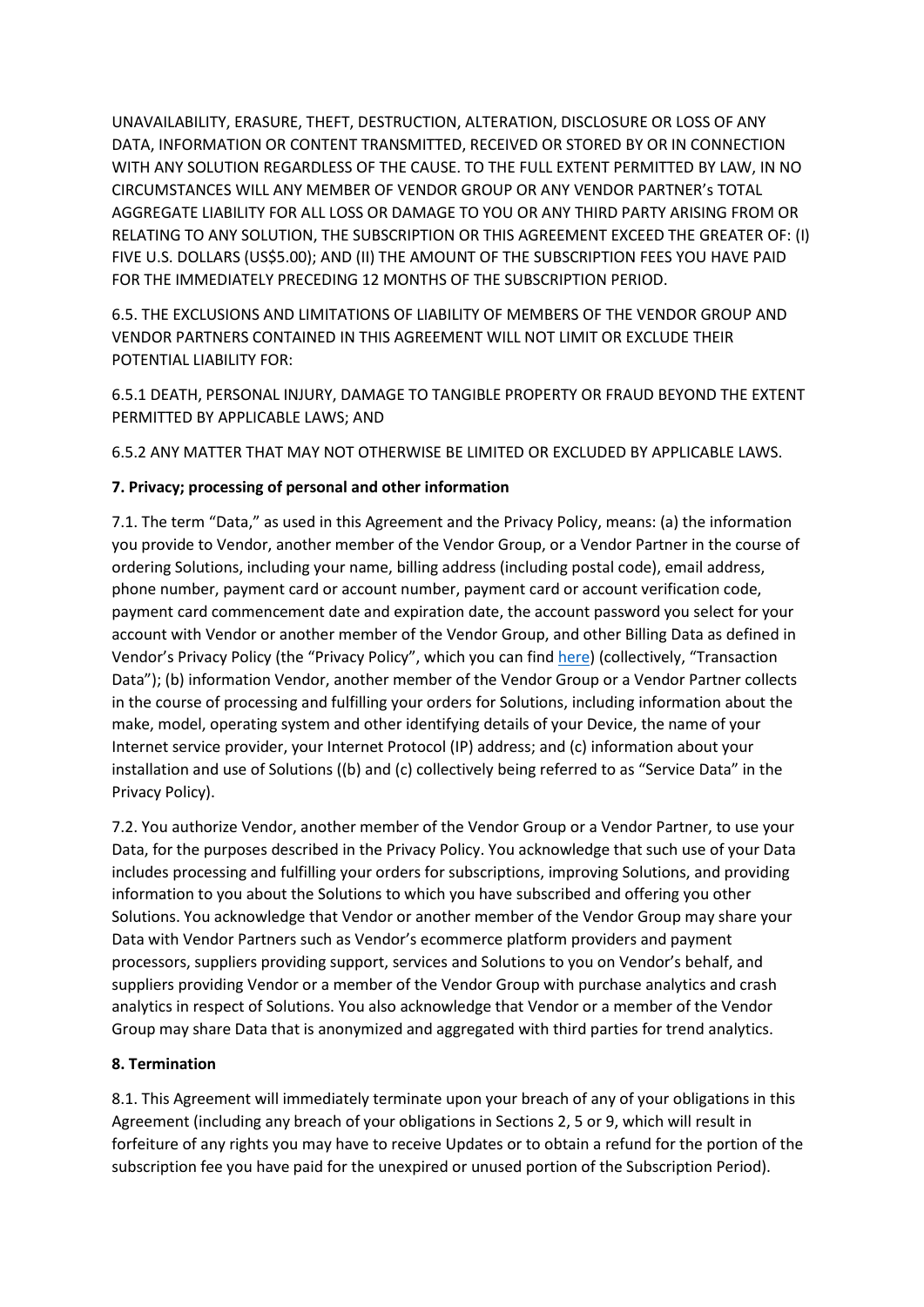Vendor reserves the right to any other remedies available under law in the event your breach of any of your obligations under this Agreement adversely affects any member of the Vendor Group or any Vendor Partner. The exclusions and limitations of liability of members of the Vendor Group and Vendor Partners contained in this Agreement will survive termination of this Agreement.

8.2. Vendor, by notice to you, may immediately terminate this Agreement for convenience at any time with respect to any particular Solution or all Solutions and the entire and exclusive liability of each member of the Vendor Group and each Vendor Partner, and your sole and exclusive remedy, in respect of any such termination will be limited to a refund for the portion of the subscription fees you have paid for the unexpired or unused portion of the Subscription Period. From the effective date of such termination you will no longer be entitled to use any affected Solution and Documentation.

# **9. U.S. Government restricted rights**

All Solutions qualify as "commercial items," as that term is defined at 48 C.F.R. 2.101, consisting of "commercial computer software" and "commercial computer software documentation" as such terms are used in 48 C.F.R. 12.212. Consistent with 48 C.F.R. 12.212 and 48 C.F.R. 227.7202-1 through 227.7202-4, all U.S. Government end users acquire such Solutions and related Documentation with only those rights set forth in this Agreement that apply to non-governmental customers. Use of such Solutions and related Documentation constitutes agreement by the U.S. Government entity that the computer software and computer software documentation is commercial, and constitutes acceptance of the rights and restrictions set forth in this Agreement.

#### **10. Export controls**

You must comply with all applicable U.S. and international laws governing export and re-export of the Solutions, including the U.S. Export Administration Regulations, as well as end-user, end-use and destination restrictions issued by U.S. and other governments. Without derogating from the generality of the foregoing, you represent, warrant and undertake that: (i) you are not a member of any of the denied persons list, unverified list, entity list, specially designated nationals list, debarred list or any other lists published by the U.S. Government; and (ii) you will not use, export or re-export any Solution in, or to, territories, destinations, companies or individuals in violation of U.S. and E.U. embargoes or trade sanctions. You will indemnify, defend and hold each member of the Vendor Group harmless from and against any claim, demand, suit or proceeding, and all damages, liabilities, costs and expenses arising from your failure to comply with this Section 10.

# **11. Binding Arbitration Agreement and Class Action Waiver**

11.1. This Section 11 applies to any Dispute arising from or related to any Solution, subscription for any Solution or this Agreement, and involving you and Vendor. "*Dispute*," for the purposes of this Section 11, means any dispute, action, or other controversy regardless of the particular cause of action(s) asserted (i.e., it encompasses, among any other potential cause of action or legal basis, claims for breach of contract, misrepresentation or fraud, indemnification, tort (including negligence and strict product liability), and violation of statute or regulation).

11.2. In the event of a Dispute, you must provide Vendor with a notice of Dispute, which is a written statement of your name, address and contact information, the facts giving rise to the Dispute, and the relief requested by you. You must send any notice of Dispute by email to Vendor at [legal@avast.com](mailto:legal@avast.com) (stating Subject: Section 11 Notice of Dispute Under EULA).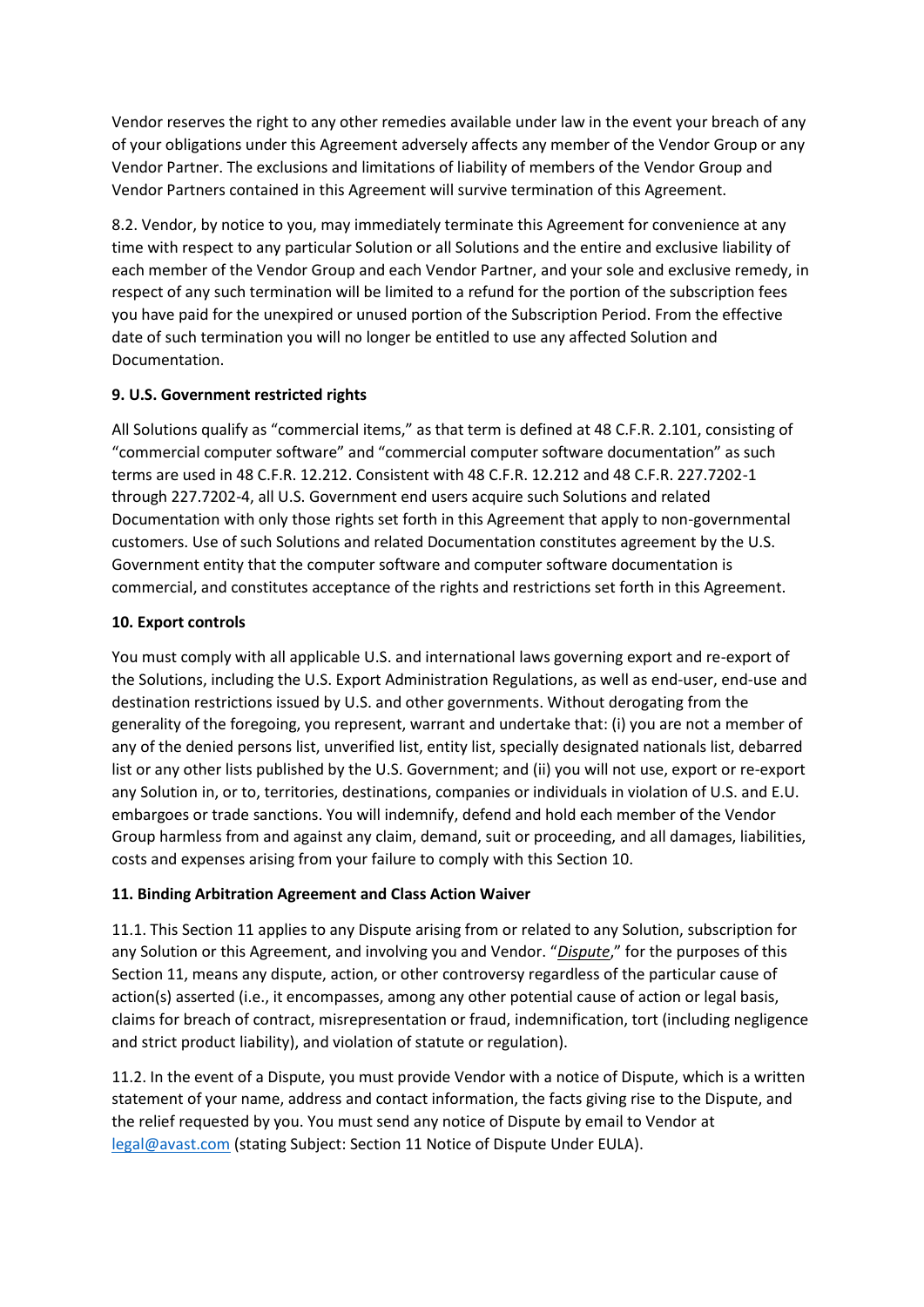11.3. ANY PROCEEDINGS TO RESOLVE OR LITIGATE ANY DISPUTE IN ANY FORUM WILL BE CONDUCTED SOLELY ON AN INDIVIDUAL BASIS. YOU WILL NOT SEEK TO HAVE ANY DISPUTE HEARD AS A CLASS ACTION, PRIVATE ATTORNEY GENERAL ACTION, OR IN ANY OTHER PROCEEDING IN WHICH EITHER PARTY ACTS OR PROPOSES TO ACT IN A REPRESENTATIVE CAPACITY. NO ARBITRATION OR PROCEEDING WILL BE COMBINED WITH ANOTHER WITHOUT THE PRIOR WRITTEN CONSENT OF ALL PARTIES TO ALL AFFECTED ARBITRATIONS OR PROCEEDINGS.

11.4. If you and Vendor do not resolve any Dispute by informal negotiation, any other effort to resolve the Dispute will be conducted exclusively by binding arbitration governed by the United States Federal Arbitration Act ("*FAA*"), 9 U.S.C. § 1 et seq., and the substantive laws of the State of New York (without regard to choice of laws principles). Except as provided in Section 11.5 below, you are giving up the right to litigate (or participate in litigation as a party or class member) all Disputes in court before a judge or jury. Instead, all Disputes will be resolved before a neutral arbitrator, whose decision will be final except for a limited right to judicial review under the FAA. Any court with jurisdiction over the parties may enforce the arbitrator's award.

11.5. The arbitration requirement of this Section 11 is subject to the following exceptions:

11.5.1. You may litigate any Dispute in small claims court, in the county or other similar political subdivision in which you reside, if the Dispute meets all requirements to be heard in the small claims court. If you initiate a claim in small claims court, you are responsible for all court costs and fees.

11.5.2. All Disputes concerning any alleged misappropriation of your or Vendor's intellectual property will be resolved in court.

If you are a consumer and live in the European Union, Norway, Iceland or Lichtenstein, you may be entitled to address your Dispute through an internet platform for online dispute resolution established by the European Commission (the "*ODR Platform*"). The ODR Platform is intended to facilitate out-of-court resolutions relating to online purchases of goods and services between consumers and traders based in the European Union, Norway, Iceland and Lichtenstein. You will find the ODR Platform by following this link[: http://ec.europa.eu/consumers/odr.](http://ec.europa.eu/consumers/odr)

11.6. Any arbitration will be administered by the American Arbitration Association (the "*AAA*") in accordance with the AAA's "Consumer Arbitration Rules" effective September 1, 2014, including the "Costs of Arbitration (Including AAA Administrative Fees)" effective September 1, 2014 (collectively, the "*Consumer Procedures*") and will be subject to the following:

11.6.1. The Consumer Procedures provide for certain fees, specifically allocating some to the consumer (you) and others to the business (Vendor). If your claim is US\$75,000 or less, Vendor will pay all of those specified fees and costs, including those allocated to the consumer. Vendor does not agree to bear any other costs. If your claim is more than US\$75,000, the Consumer Procedures will govern payment.

11.6.2. Except as provided in below, the AAA's Consumer Procedures will be applied to any Dispute between the parties. However, pursuant to Consumer Arbitration Rule R-1(e), a party may raise the proper application of the Consumer Arbitration Rules to an arbitrator for a final decision. This Agreement governs to the extent it conflicts with the Consumer Procedures. You will commence arbitration only in the county or other similar political subdivision in which you reside. The arbitration proceedings will be conducted by conference call. However, if the proceedings are conducted pursuant to the AAA Consumer Procedures, the arbitrator(s) will have the discretionary authority to require a face-to-face hearing upon the request of a party.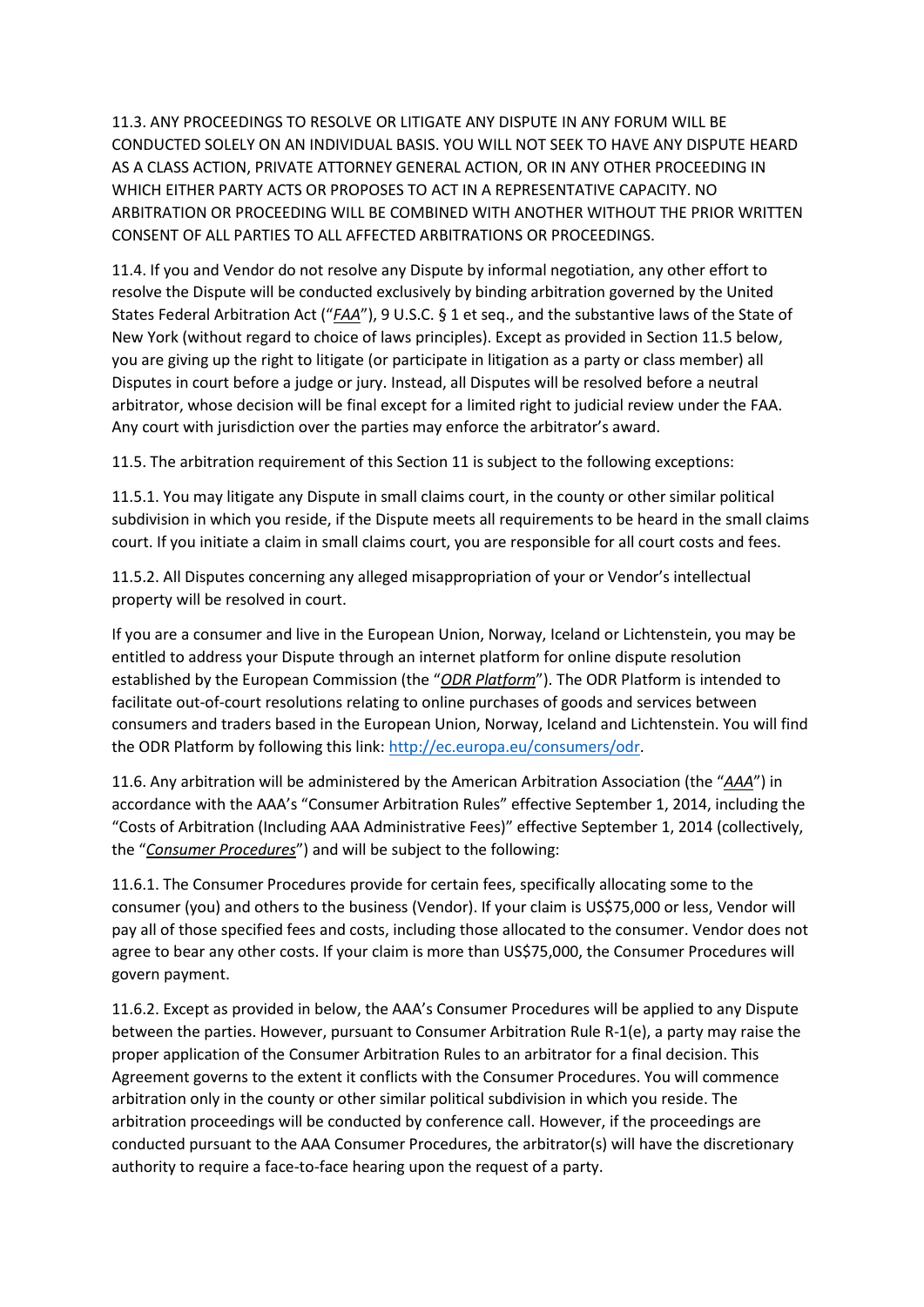11.6.3. You and the Vendor agree that the use of the AAA to administer arbitration is not integral to the parties" agreement to arbitrate Disputes. If the AAA will not or cannot conduct an arbitration, you and Vendor will negotiate in good faith to agree on a sole arbitrator who will resolve the Dispute as provided in the Consumer Procedures. If the parties cannot agree on an arbitrator, a court of competent jurisdiction may appoint an arbitrator, who will follow the AAA's Consumer Procedures.

11.6.4. If one or more parts of this Section 11 are found to be illegal, invalid or unenforceable as to all or some parts of a Dispute, then, and only in that circumstance, those parts will be severed and the Dispute will be resolved subject to all remaining parts of this Section 11 and all other provisions of this Agreement. If such severance results in all or some parts of a Dispute proceeding in a court of law, exclusive jurisdiction for any such court proceeding will be the courts sitting in the county of New York, New York, U.S. For purposes of any such court proceeding, you consent to, and will not challenge, the New York, New York courts" personal jurisdiction over you, and you further waive objection based upon improper venue or forum non conveniens and will not seek transfer to another district or jurisdiction.

11.7. Notwithstanding the preceding paragraphs of this Section 11, if you acquired a Solution for other than personal or household use, the arbitration proceedings, including the payment of costs, will be administered in accordance with the AAA's Commercial Arbitration Rules (the "*Commercial Procedures*"). The Commercial Procedures are appropriately applied to any Dispute between the parties, and you will not advocate otherwise in any proceeding. However, this Agreement governs to the extent it conflicts with the Commercial Procedures.

# **12. General**

12.1. Notice. Vendor may at any time deliver any notice to you via electronic mail, pop-up window, dialog box or other means, even though in some cases you may not receive the notice unless and until you launch a Solution. Any such notice will be deemed delivered on the date Vendor first makes it available through a Solution, irrespective of when you actually receive it.

12.2. Questions About This Agreement. If you have any questions regarding this Agreement or wish to request any information from Vendor, please write to Avast Software s.r.o., Pikrtova 1737/1a, Prague 4, Postal Code 140 00, Czech Republic, e-mail: [support@avast.com,](mailto:support@avast.com) tel.: +420 274 005 777 or visit our support page a[t www.avast.com/support.](http://www.avast.com/support)

12.3. Separate Agreements. If you acquired two or more Solutions, even in a single transaction, or you acquired subscriptions to any one Solution in multiple transactions, you may have accepted this End User License Agreement multiple times. Although the terms and conditions you accepted may be similar or identical, each time you accepted the terms and conditions of this End User License Agreement you entered into a different and separate agreement between you and the Vendor providing the applicable Solution.

12.4. Entire Agreement. This Agreement constitutes the entire agreement between you and Vendor relating to your use of the Solutions and Documentation. This Agreement supersedes all prior or contemporaneous oral or written communications, proposals, statements, warranties and representations with respect to your installation and/or use of the Solutions or Documentation. Notwithstanding the foregoing, nothing in this Agreement will diminish any rights you may have under existing consumer protection legislation or other applicable laws in your jurisdiction that may not be waived by contract. This Agreement, the Applicable Conditions and the Documentation, to the greatest extent reasonably practicable, will be construed to be consistent with each other, but in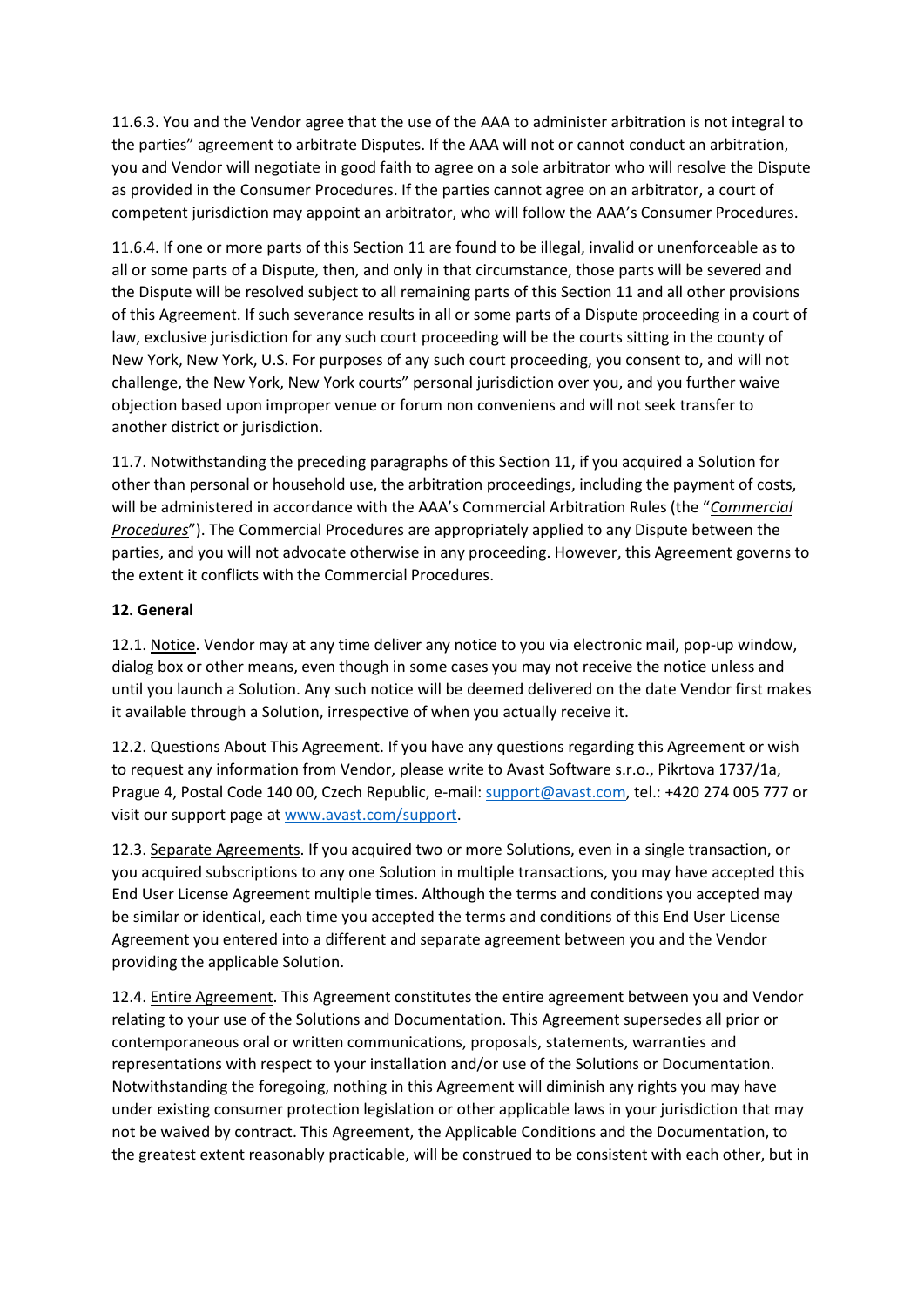the event of a conflict they will govern in the following order of precedence: (i) the Applicable Conditions; (ii) this Agreement; and (iii) the Documentation.

12.5. Interpretation. The headings in this Agreement do not affect its interpretation. The use of any gender includes all genders. The singular includes the plural and vice-versa. Where a word or phrase is defined, its other grammatical forms have a corresponding meaning. The words "includes" and "including" will be construed as followed by the words "without limitation." Any reference to "use" of any software, Solution or Update by you shall be deemed to include any installation of any such software, Solution or Update by you (unless the context otherwise requires). This Agreement was originally prepared in the English language. Although Vendor may provide one or more translated versions of this Agreement for your convenience, the English language version of this Agreement will be the governing version of this Agreement in the case of any conflict or discrepancy. In the event that an ambiguity or question of intent or interpretation arises, in any judicial proceeding or otherwise, the terms of this Agreement will be construed as having been drafted jointly by the parties, and no presumption or burden of proof will arise favoring or disfavoring any party by virtue of the authorship of any provisions of this Agreement.

12.6. Severability. If any provision of this Agreement is held to be illegal, invalid or unenforceable under any applicable laws, it shall to that extent be deemed not to form part of this Agreement but the remainder of this Agreement will remain valid and enforceable to the greatest extent permitted by applicable law.

12.7. Impossibility. Vendor will not be liable for any failure or delay in performance, due in whole or in part, to utility failures (including power), failure of the internet, failure of telecommunications or information technology services, failure of telecommunications or information technology equipment, strikes or other labor disturbances (including without limitation a strike or other labor disturbance arising in respect of any members of the Vendor Group or any Vendor Partners), acts of war or terror, denial of service attacks or other information technology attacks or breaches affecting any member of the Vendor Group or any Vendor Partner, floods, sabotage, fire, other natural disasters or Acts of God, or any other cause beyond any member of Vendor Group or Vendor Partner's reasonable control.

12.8. Waiver. The failure of either party to insist upon the strict performance of any of the terms, conditions and provisions of this Agreement shall not be construed as a waiver or relinquishment of future compliance with this Agreement, and the terms, conditions and provisions of this Agreement shall remain in full force and effect. No waiver of any term or condition of this Agreement on the part of either party shall be effective for any purpose whatsoever unless such waiver is in writing and signed by such party. The waiver by either party of a breach of any provision of this Agreement by the other party shall not be construed as a continuing waiver of such breach or as a waiver of other breaches of the same or of other provisions of this Agreement.

12.9. Assignment. You may not assign your rights or obligations under this Agreement without the prior written consent of Vendor. Vendor may assign this Agreement at any time in its sole discretion without any prior written consent by you.

12.10. No Third Party Beneficiaries. Nothing in this Agreement, express or implied, is intended to or will confer upon any person other than you, members of the Vendor Group and Vendor Partners, any right, benefit or remedy of any nature whatsoever under or by reason of this Agreement. No person other than you, Vendor and members of the Vendor Group may bring a cause of action pursuant to this Agreement." Vendor will be entitled (but not obligated) to enforce any rights,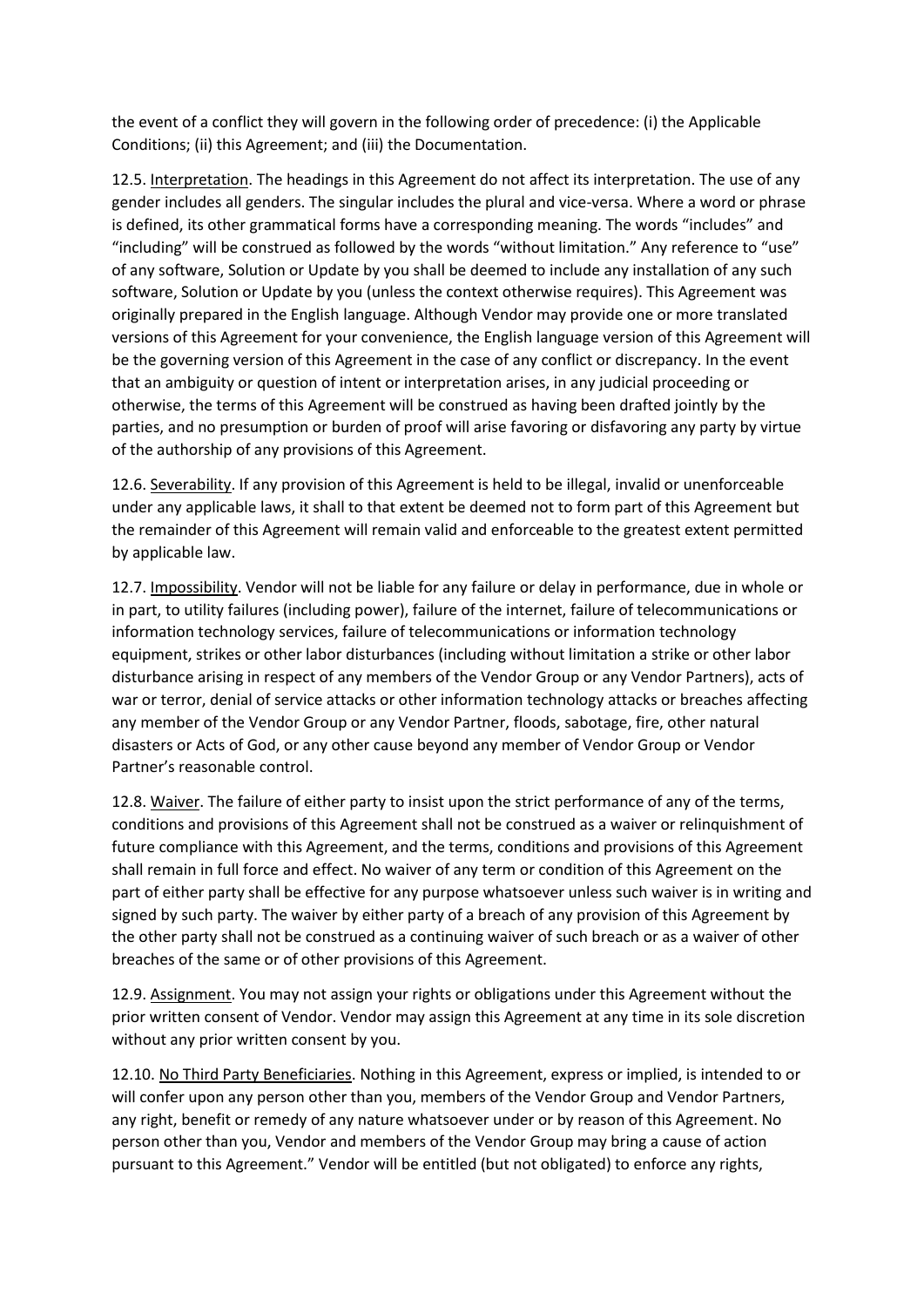remedies, limitations and exclusions of liability, and legal defenses of any member of Vendor Group or Vendor Partner under this Agreement, including any rights and remedies for any loss, damage or claim suffered or incurred by any member of Vendor Group or Vendor Partner: (i) arising from or in connection with any failure by you to comply with any term or condition of this Agreement; or (ii) you are required to indemnify under this Agreement." No such loss, damage or claim will be deemed excluded as indirect, consequential or incidental loss or damage under Section 6.4.1 as a result of such loss, damage or claim having been suffered or incurred by another member of Vendor Group or Vendor Partner rather than by Vendor.

12.11. Governing Law. The law governing this Agreement and any Dispute (as defined in Section 11) will be the substantive law of the State of New York, U.S., without regard to choice of laws principles. This Agreement will not be governed by the United Nations Convention on Contracts for the International Sales of Goods, the application of which is expressly excluded.

12.12. Internet connection. Certain Solutions may require an active and stable connection to the Internet in order to function. It is therefore your responsibility to ensure that you have at all times an active and stable Internet connection.

12.13. Product names. Vendor from time to time may change the name of a Solution, or change the name or logo applied to the Solution to the name or logo of another member of the Vendor Group or a Vendor Partner. These changes do not alter your subscription for any Solution, the Subscription Period or this Agreement, and do not give you any right to terminate your subscription for a Solution, the Subscription Period or this Agreement.

# **13. Special Terms**

The following special terms apply to certain Solutions. If these special terms conflict with the remainder of the Agreement, these special terms will govern and take precedence with respect to the applicable Solutions.

13.1. Third Party Software, Services and Other Products. Some Solutions offer you the opportunity to acquire software, services and other products supplied by third parties. You acknowledge that the applicable third party is solely responsible for its offerings and Vendor makes no representations or warranties concerning those offerings and accepts no liability with respect to them, and if you acquire or use any of these third party offerings, the offerings and your use of them will be governed by any license agreements, terms of use, privacy policies and/or other terms and conditions required by the third party.

13.2. Managed Service Provider Licenses. This Section 13.2 applies: (i) to the extent the Applicable Conditions authorize you to use CloudCare, Managed Workplace, Avast Business Services, CCleaner Business Edition, or other Solutions in providing MSP Services to third parties; and (ii) to all licenses to use CCleaner Cloud for Business.

13.2.1. As used in this Section 13.2:

(a) "*Avast Business Service*" means HD Services and/or NOC Services as the context requires. class=MsoFootnoteReference>

(b) "*Customer*" means a third party to whom you provide or wish to provide MSP Services.

(c) "*HD Services*" means the helpdesk services Vendor or its third party supplier provides to you for the benefit of one or more Customers, in each case as described in the Documentation as Vendor may modify the same from time to time.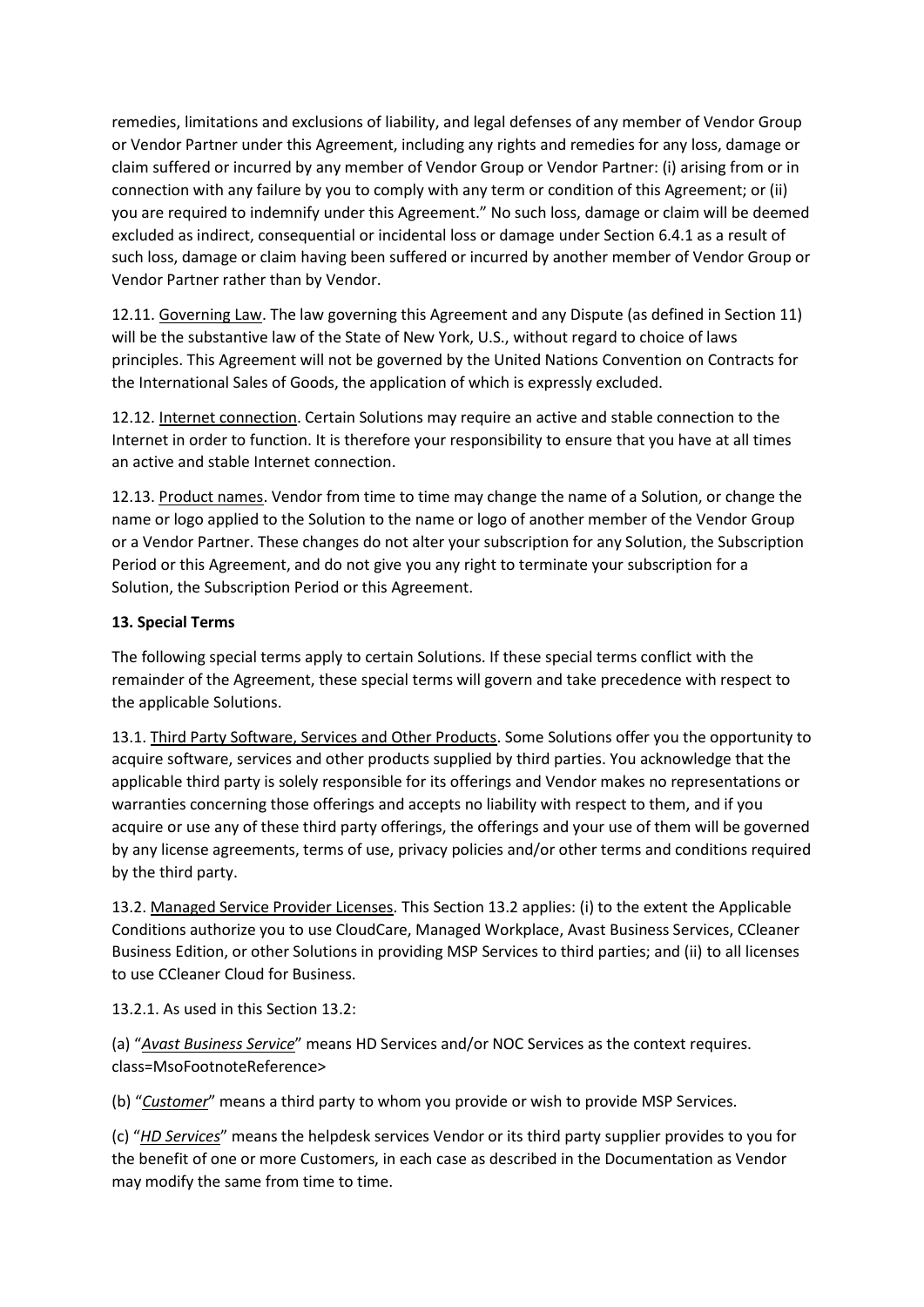(d) "*MSP Services*" means the managed service you provide your Customers using the Solutions (including, as applicable, any Avast Business Service).

(e) "*NOC Services*" means remote Device monitoring and management services Vendor or its third party supplier provides to you for the benefit of one or more Customers, in each case as described in the Documentation as Vendor may modify the same from time to time.

(f) "*Service Agreement*" means an agreement between you and a Customer that, among other things, clearly describes the services you have agreed to provide the Customer.

13.2.2. Vendor, subject to the provisions of this Agreement, grants you a limited, non-exclusive, nontransferable license (with no rights to sublicense) during the Subscription Period to use the relevant Solutions (including as applicable Avast Business Services, CCleaner Business Edition or CCleaner Cloud for Business) to provide MSP Services to your Customers.

13.2.3. Vendor, subject to the terms and conditions of this Agreement, will provide you with Solutions (including as applicable Avast Business Services, CCleaner Business Edition or CCleaner Cloud for Business) for the benefit of your Customers.

13.2.4. You, subject to the terms and conditions of this Agreement, will:

(a) Require that: (i) each Customer (including you, to the extent applicable) receiving a Solution execute or otherwise bind itself to the then-current version of this Agreement; and (ii) each Customer to whom you have agreed to provide Solutions execute or otherwise bind itself to a Service Agreement. Without limiting the foregoing, you may accept the Vendor's End User License Agreement on the Customer's behalf only to the extent the Customer has expressly authorized you to do so in the Service Agreement or otherwise. The Service Agreement will: (i) contain provisions at least as protective of Vendor Group's interests as this Agreement; and (ii) expressly authorize you and Vendor Group to reproduce, transmit, store and process the Customer's data and information in connection with the operation and performance of any Solution.

(b) As between Vendor and you, be solely responsible for: (i) performing your obligations under the Service Agreement; (ii) ensuring that you and all Customers comply with all applicable laws concerning the monitoring of employees and other third parties and their respective Devices; (iii) performing the tasks and obligation assigned to you and Customers by the Agreement, Applicable Conditions and Documentation; and (iv) on the expiration or termination of the applicable Service Agreement, terminating provision of any Solution and removing or causing the Customer to remove or deactivate any Solution from any Devices on which it is used.

13.3. Browser Cleanup. When you use Browser Clean Up add-on ("*BCU*"), you authorize BCU to change your existing browser setting to the new browser setting.

13.4. WiFi Finder. WiFi Finder enables its users to assist other users to obtain internet access through sharing of data about WiFi networks. If you opt to share data about WiFi networks with other users, you are solely responsible for ensuring that you are not violating any third party rights relating to such WiFi networks or any data you share. Members of Vendor Group accept no responsibility or liability for your compliance with terms and conditions applicable to the use of any WiFi networks or any data you share.

13.5. Avast Family Space (also sold as Star Guard Family and Vodafone Family Protect and Wind Family Protect). .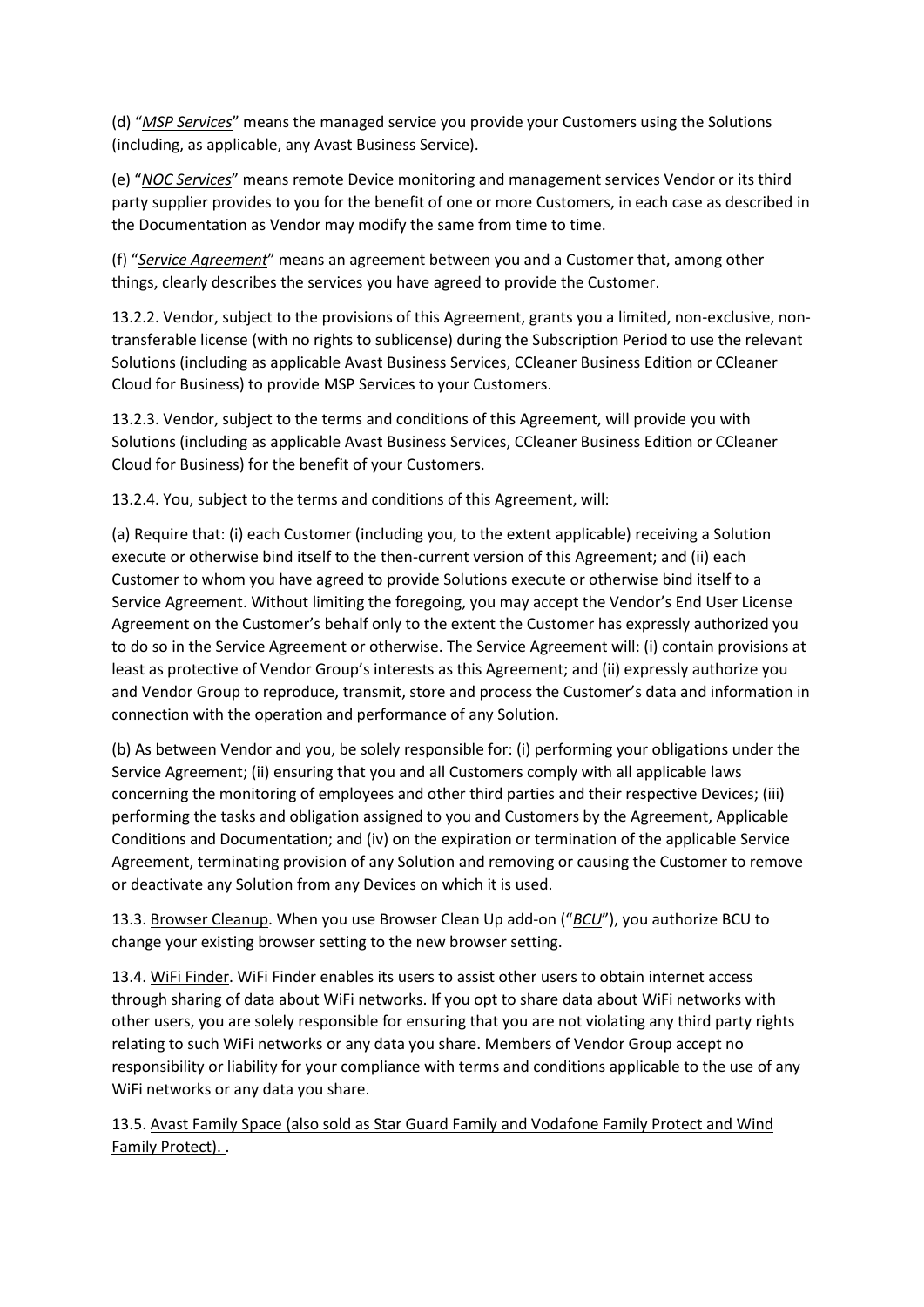13.5.1. Avast Family Space, also sold as Star Guard Family and Vodafone Family Protect and Wind Family Protect ("Family Space") is intended for personal, noncommercial use by parents to protect their children, by legal guardians to protect their wards, or by adults to protect other adults from whom they have received fully informed consent. You must not use Family Space other than as intended, and members of Vendor Group accept no responsibility or liability for any unauthorized or illegal use."

13.5.2. By using Family Space, you represent and warrant that: (i) you are 18 years of age or older; and (ii) you have the authority to, and hereby consent to, the collection of data for any person that you include in your Family Space account, including any persons under 13 years old. You acknowledge that members of Vendor Group will collect, use and disclose geographic location and other information necessary to enable the operation and delivery of the Family Space features.

13.5.3. You acknowledge that: (i) results you may obtain from Family Space, including data and messaging, may not be accurate, timely or reliable; (ii) some content you consider objectionable or want to be blocked may not always be blocked by Family Space; (iii) Family Space may sometimes block content that you may consider acceptable; and (iv) because third-party content can change without notice, Vendor cannot guarantee that its categories of content and content filters will always stay current with changes in third-party content. If you believe Family Space is misclassifying a site or service, please contact Vendor by e-mail a[t familyspacehelp@avast.com.](mailto:familyshieldhelp@avast.com)

13.6. Mobile Apps. This Section 13.6 applies to any Solution intended for use on Mobile Devices.

13.6.1. For any Solution downloaded from Google Play [\(http://play.google.com\)](http://play.google.com/), the license granted by this Agreement is in lieu of any rights to use a Solution that would otherwise be granted by the default terms for applications downloaded from the Google Play Store.

13.6.2. For any Solution downloaded from the Apple App Store, the following terms apply:

(a) The licenses granted by this Agreement are limited to a non-transferable license to use the Solution on any iPhone, iPod Touch or other Apple-powered Device that you own or control and as permitted by the Usage Rules set forth in the Apple App Stores Terms of Service, available online at <http://www.apple.com/legal/internet-services/itunes/us/terms.html> or through such sites and other means made available to you by Apple.

(b) This Agreement is concluded solely between the parties, and not with Apple. Vendor, not Apple, is solely responsible for the Solution and the content of such Solution.

(c) Apple has no obligation whatsoever to furnish any maintenance and support services with respect to the Solution.

(d) If the Solution fails to conform to any applicable warranty, you may notify Apple, and Apple will refund the purchase price for the Solution to you. To the maximum extent permitted by applicable law, Apple will have no other warranty obligation whatsoever with respect to the Solution, and that, as between you, Vendor and Apple, any other claims, losses, liabilities, damages, costs or expenses attributable to any failure to conform to any warranty will be Vendor's sole responsibility.

(e) Vendor, not Apple, is responsible for addressing any claims by you or any third party relating to the Solution or your possession and/or use of that Solution, including: (i) product liability claims; (ii) any claim that the Solution fails to conform to any applicable legal or regulatory requirement; and (iii) claims arising under consumer protection or similar legislation.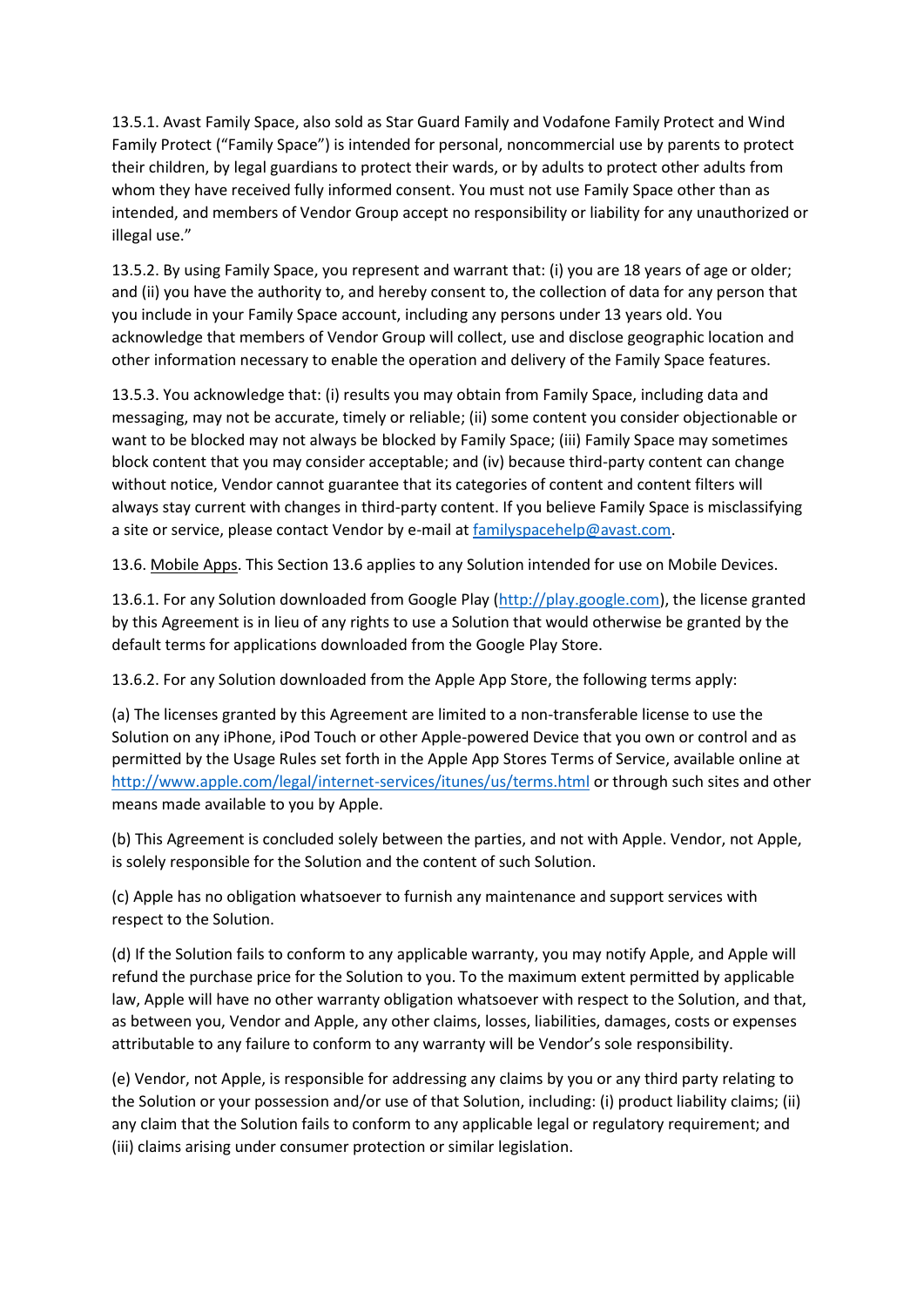(f) In the event of any third party claim that the Solution or your possession and use of that Solution infringes that third party's intellectual property rights, Vendor, not Apple, will be solely responsible for the investigation, defense, settlement and discharge of any such intellectual property infringement claim.

(g) You must comply with any applicable third party terms when using the Solution. For example, for a VOIP Solution, you must not violate your wireless data service agreement when using the Solution.

(h) Apple and Apple's subsidiaries are third party beneficiaries of this Agreement and, on your acceptance of the terms and conditions of this Agreement, Apple will have the right (and will be deemed to have accepted the right) to enforce this Agreement against you as a third party beneficiary.

13.6.3. For Solutions downloaded from the Amazon Appstore, Amazon may designate certain customer terms of use for the Amazon Appstore as "*Default EULA Terms*." Those Default EULA Terms will apply to your use of Solutions you purchase through the Amazon Appstore. The Default EULA Terms will specify, among other things, that Vendor is the licensor of the Solution and Amazon is not a party to this Agreement. If there are any conflicts between the Default EULA Terms and this Agreement, then to the extent of such conflict the Default EULA Terms will govern and take precedence. Amazon does not have any responsibility or liability related to compliance or noncompliance by Vendor or you with the Default EULA Terms.

13.7. Technician Edition. This Section 13.7 applies to the extent you have purchased the Technician Edition of a Solution. You may permit the number of technicians specified by the Applicable Conditions to use the Solution to perform optimization services and repairs to Devices owned by you (if you purchased an enterprise subscription) or third parties (if you purchased a breakfix subscription). Each technician may install the Solution on only one Device at any given time, and must remove the Solution from the Device before returning control of the Device to the user.

13.8. Assurance Plan. This Section 13.8 applies to Assurance Plans.

13.8.1. "*Assurance Plan*" means a service under which Vendor's technician (an "*Associate*"), in exchange for a separate subscription fee, will assist you to remove viruses or other Malicious Code that infects your protected Device during the Subscription Period. Assurance Plans are sold together with certain Vendor antivirus Solutions or other security Solutions (each, a "*Security Solution*"), and supplement the protections offered by the Security Solution.

13.8.2. If you request Vendor's assistance under the Assurance Plan, and if you and your Device qualify for assistance under Section 13.8.3, Vendor will use commercially reasonable efforts to assist you to remove the viruses or other Malicious Code affecting your Device. You hereby acknowledge, accept and agree that Vendor's efforts may not be enough to remove certain viruses or other Malicious Code from your Device, and that Vendor, in the course of providing service, may alter, delete or corrupt data on your Device, change Device settings, or otherwise interfere with the proper operation of your Device.

13.8.3. The Assurance Plan covers: (i) only the Device for which you purchased the related Security Solution, and may not be transferred to another Device; and (ii) only viruses and other Malicious Code infecting the Device during the Subscription Period, after you downloaded and installed the Security Solution on the Device, and while the Security Solution was running with up-to-date Malicious Code definitions. Vendor may terminate the Assurance Plan without notice if it determines in its sole business judgment that you have requested or received service under the Assurance Plan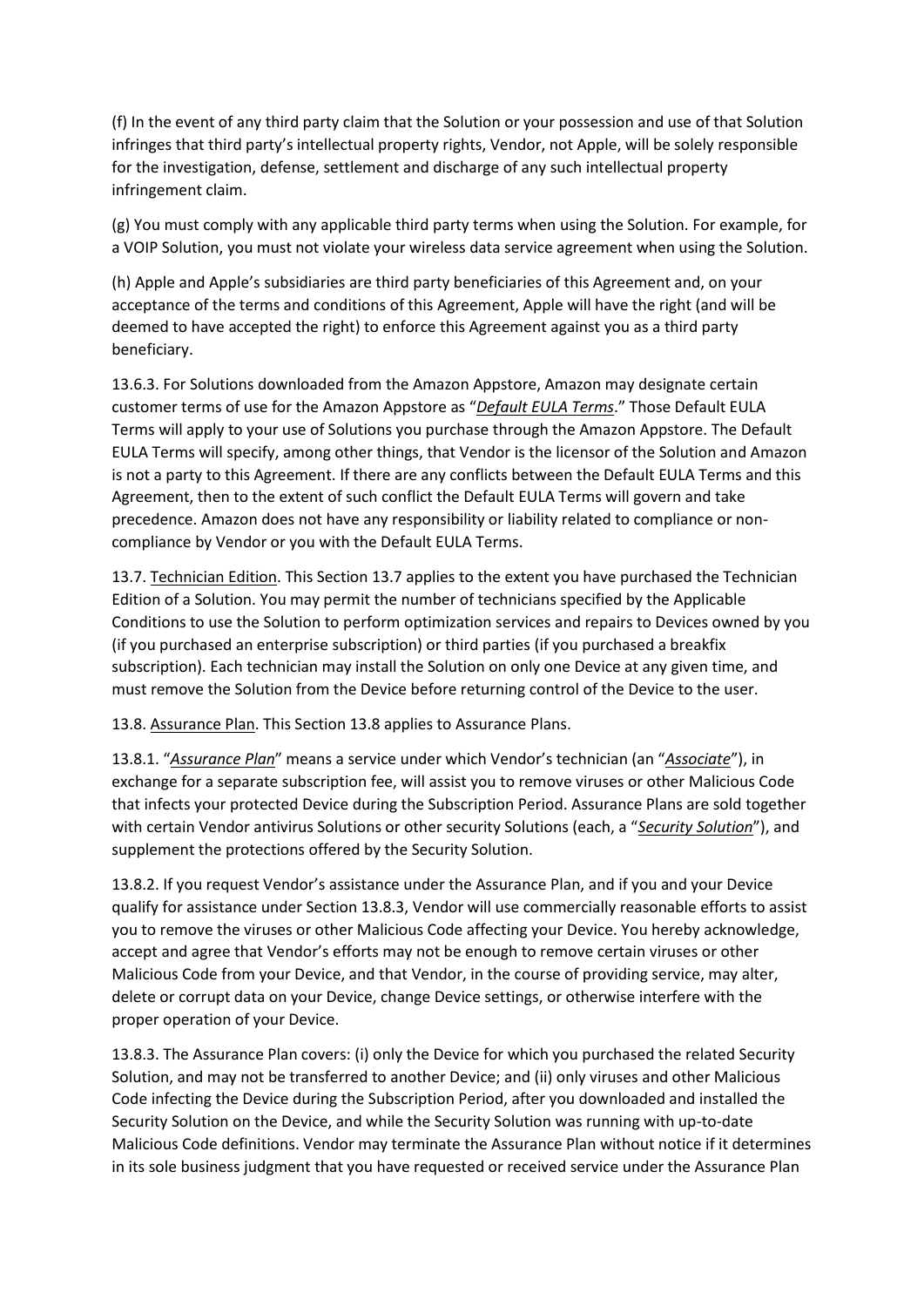for a Device not covered by the Assurance Plan, transferred or attempted to transfer the Assurance Plan to another person or entity, or otherwise breached the terms of the Assurance Plan.

13.8.4. Vendor, in providing assistance under the Assurance Plan, may require remote access to your Device, and/or may require that you install Assistance Software, in which case you acknowledge and agree that that Section 13.10 applies. If you cannot or do not provide remote access to your Device and/or you cannot or do not download and install the Assistance Software on the Device or follow Vendor's or Associate's other instructions, or if Vendor determines your Device does not qualify for support under the Assurance Plan, Vendor will not provide service under the Assurance Plan. Vendor may (but is not required to) refer you to a service under which Vendor or its subcontractor, for a fee, will provide assistance.

13.9. Premium Technical Support. This Section 13.9 applies to Avast Total Care, AVG Premium Tech Support and other technical support services (each, "*Premium Technical Support*") that Vendor sells separately from its software Solutions, and through which Vendor may help you install, configure or troubleshoot any of a variety of software products and/or equipment or systems, including a PC, Mac, tablet, mobile phone or any other personal computing device, wireless router, cable modem or other router, printer, digital camera, media player, Smart TV and DVD/Blu-Ray player.

13.9.1. The Associate, in providing Premium Technical Support, will use commercially reasonable efforts to assist you with the problems you are experiencing but, due to the variety and the complexity of technologies available on the market, the Associate may not be able to resolve your issues. This may include, for example, problems that arise as a result of software or hardware errors not yet resolved by the manufacturer, or problems related to the equipment configuration that makes it impossible or unreasonably difficult for the Associate to properly diagnose and solve the issue. As a result, you hereby acknowledge and agree that Vendor's efforts may not be enough to solve the issues you identify, or that those issues will not be solved in a timely manner.

13.9.2. The Associate, in providing Premium Technical Support, may require remote access to your Device, and/or may require that you install Assistance Software, in which case you acknowledge and agree that that Section 13.10 applies. If you cannot or do not provide remote access to your Device and/or you cannot or do not download and install the Assistance Software on the Device or follow Vendor's or Associate's other instructions, or if Vendor determines your Device does not qualify for support under the Premium Technical Support subscription, Vendor will not provide Premium Technical Support.

# 13.10. Remote Access; Assistance Software

13.10.1. *Remote Access*. Vendor or an Associate, when providing services under the Assurance Plan, as part of Premium Technical Support or in connection with other services, may need to remotely connect to, and take control of, your equipment in order to resolve the issues that you are experiencing. In connection with this remote connection session:

(a) The Associate may need to run various scripts on your equipment, make changes to its configuration, install and uninstall software, and make other changes to the equipment and/or software settings of such equipment as may be necessary to address your issues. You understand that the Associate may, but is not obligated to, install and remove various proprietary or third party software tools where the Associate deems it necessary to assist you with the issues that you are experiencing. Elements of such software are protected by law, including copyright.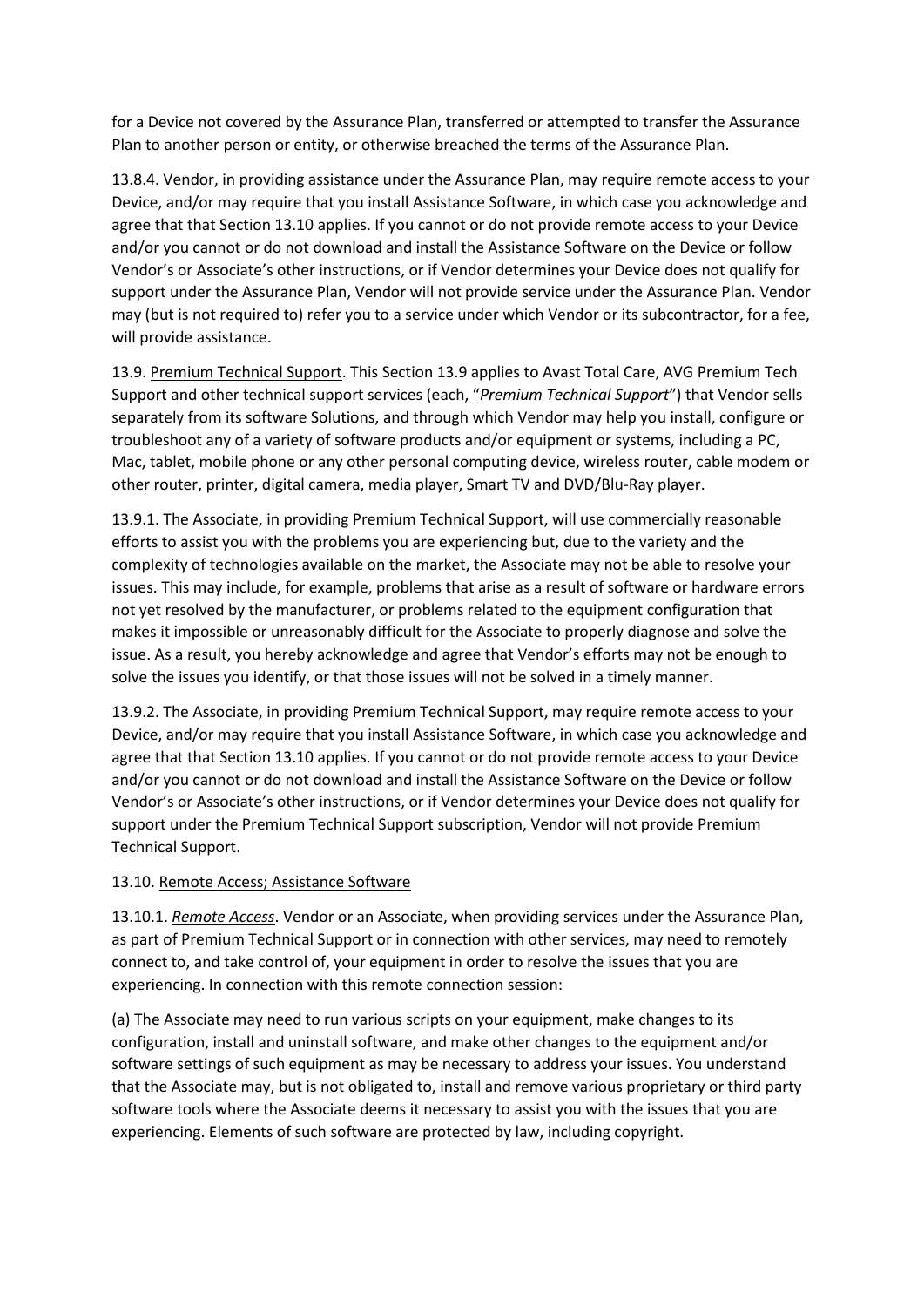(b) You acknowledge and agree that, by authorizing the Associate to establish a remote connection session, you grant Vendor (and partners and contractors acting on Vendor's behalf) full or limited access to your equipment, software and network (depending on your equipment, software and network configuration), and authorize Vendor to make such modifications as described above or as otherwise advised by the Associate during delivery of the Solution. You acknowledge and agree that the Associate, or you acting on the Associate's direction may alter, delete or corrupt software or data on your equipment, change equipment, software or network settings, or otherwise interfere with the proper operation of your equipment, software or network.

(c) You acknowledge and agree that the Associate may have access to any information stored on your Device. Associates are trained not to access more information than necessary to resolve the issues for which you are requesting the Associate's support. You must nevertheless remain in front of your Device screen to observe the actions of the Associate while he or she delivers the Solution on your Device. You will have the opportunity to end the live support session at any time by advising the Associate or disconnecting the remote connection session.

# 13.10.2. *Assistance Software*.

(a) Vendor or an Associate, as a condition to providing services under the Assurance Plan, Premium Technical Support or other services, may instruct you to download and install on the Device a software program (the "*Assistance Software*") allowing the Associate to gain remote access to your Device, gather information about the Device and its operations, diagnose and repair the problem, and change Device settings. You may also need to follow other instructions given by the Vendor or an Associate.

(b) If you or an Associate installs Assistance Software on a Device, that Assistance Software:

(i) May require that you activate it on your Device. If you do not complete the activation process within the period of time requested by the Associate or as prompted by the Assistance Software, the Assistance Software may cease to function until the activation is complete.

(ii) May communicate with Vendor's (or its partner's or contractor's) servers on a regular basis to: (i) ensure that you receive all the services and software you are eligible to as part of your Solution; (ii) enable you to promptly launch a chat session with an Associate as part of your Solution; or (iii) give you access to certain self-service tools as part of your Solution.

(iii) May by default constantly run on your Device and perform various background tasks that help maintain your Device in working condition. When running, it may collect various data regarding your Device, including its technical specifications, information regarding its operating system, downloaded and/or installed software, updates and upgrades, the availability and the status of your security software, backups and firewalls, various unique identifiers, system and software error messages, network connections status, connected peripherals and other connected devices, and similar such information and data. This information helps Vendor to prevent many common issues that you may be experiencing, and also to quickly identify problems for which you may be requesting Vendor's support.

# 13.11 Avast Driver Updater

13.11.1. Avast Driver Updater is intended for use on a Device that is a single physical computer, and not a "virtual machine" in which a shared computing resource emulates the functions of several dedicated physical computers. Avast Driver Updater will not be as effective when used on a virtual machine rather than a physical computer.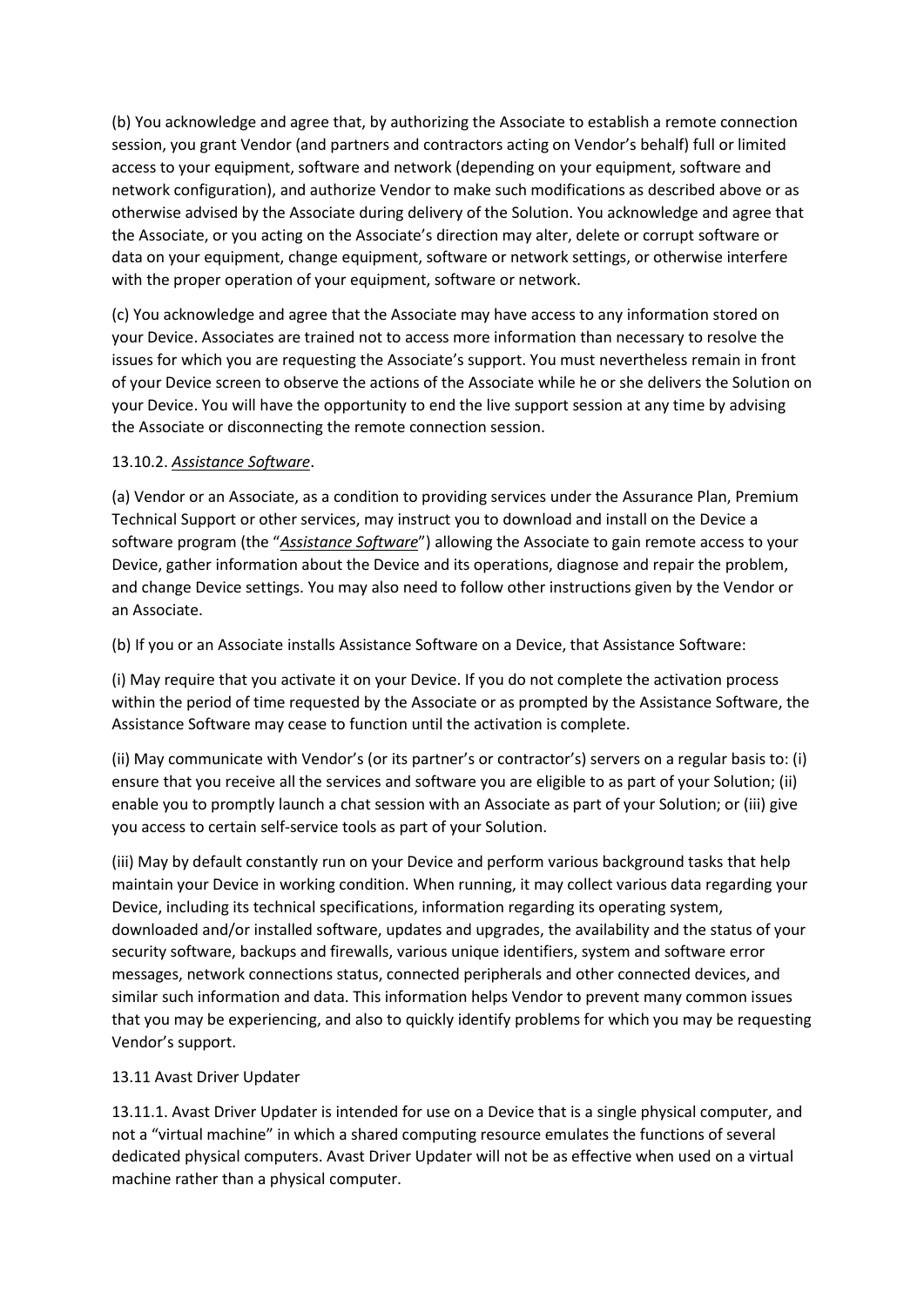13.11.2. Avast Driver Updater relies on manufacturer-provided data in device driver installation files, including release dates, to provide information displayed by the Solution in scan results. MEMBERS OF THE VENDOR GROUP AND VENDOR PARTNERS DO NOT WARRANT OR REPRESENT THAT ANY DEVICE DRIVER PROVIDED BY THE SOLUTION WILL BE THE LATEST, OR ANY PARTICULAR VERSION, OF SUCH DEVICE DRIVER NOTWITHSTANDING ANY DIFFERENT OR CONTRARY INFORMATION PROVIDED BY THE SOLUTION.

13.12. Avast Secure Web Gateway and Avast Secure Internet Gateway

13.12.1. As used in this Section 13.12:

(a) "Aggregated Data" means data: (i) anonymized, and not identifiable to any individual person or entity; (ii) combined with the data of other users of an Avast Secure Gateway, and/or additional data sources; and (iii) presented in a manner by which individual users of an Avast Secure Gateway may not be identified.

(b) "Avast Secure Gateway" means the Avast Secure Web Gateway or Avast Secure Internet Gateway;

(c)"DNS Transaction" means a recursive DNS query you send through your use of Avast Secure Web Gateway

(d) "Seat" means a subscription for an individual that accesses the Internet in connection with an Avast Secure Web Gateway, as further described by Section 13.12.5. A Seat may only be transferred from one such individual to another such individual if the original individual is no longer permitted to access, and does not access, the Internet in connection with the Avast Secure Gateway

(e) "Transaction" means an HTTP or HTTPS request sent to, or by, you through your use of the Avast Secure Internet Gateway.

13.12.2. You must not, from any Device protected by an Avast Secure Gateway: (i) send spam or otherwise duplicative or unsolicited messages in violation of any applicable laws; (ii) send infringing, obscene, threatening, libelous, or illegal material; (iii) access blocked services in violation of any applicable laws; or (iv) run automated queries to Internet URLs.

13.12.3. You acknowledge and agree that: (i) in order for Vendor to provide the Avast Secure Gateway, you must forward your Internet traffic to Vendor via valid forwarding mechanisms that allow for automatic fail-over (i.e. DNS, PAC, IPSEC, GRE tunnels or an appropriate Vendor Solution); (ii) you are responsible for supplying Vendor with any technical data and other information Vendor may reasonably request from time to time; (iii) Vendor Group and Vendor Partners may use the Malicious Code (as defined in Section13.16.1(b)), spam, botnets, or other information derived from your use of an Avast Secure Gateway for the purposes of: (1) maintaining, improving and/or analyzing the Avast Secure Gateways; (2) complying with any legal or contractual requirements; or (3) making malicious or unwanted content anonymously available to Vendor Partners for the purpose of further developing and enhancing the Avast Secure Gateways; and (iv) Vendor Group and Vendor Partners may develop and commercialize benchmarks and measures based on Aggregated Data.

13.12.4. 13.12.4. Vendor Group and Vendor Partners reserve the right to manage bandwidth or route traffic across the Internet in a commercially optimal way, provided such actions do not compromise Vendor's obligations with respect to the Avast Secure Gateways. Vendor or a Vendor Partner (as applicable) may suspend your access to, or download of, the Avast Secure Gateways in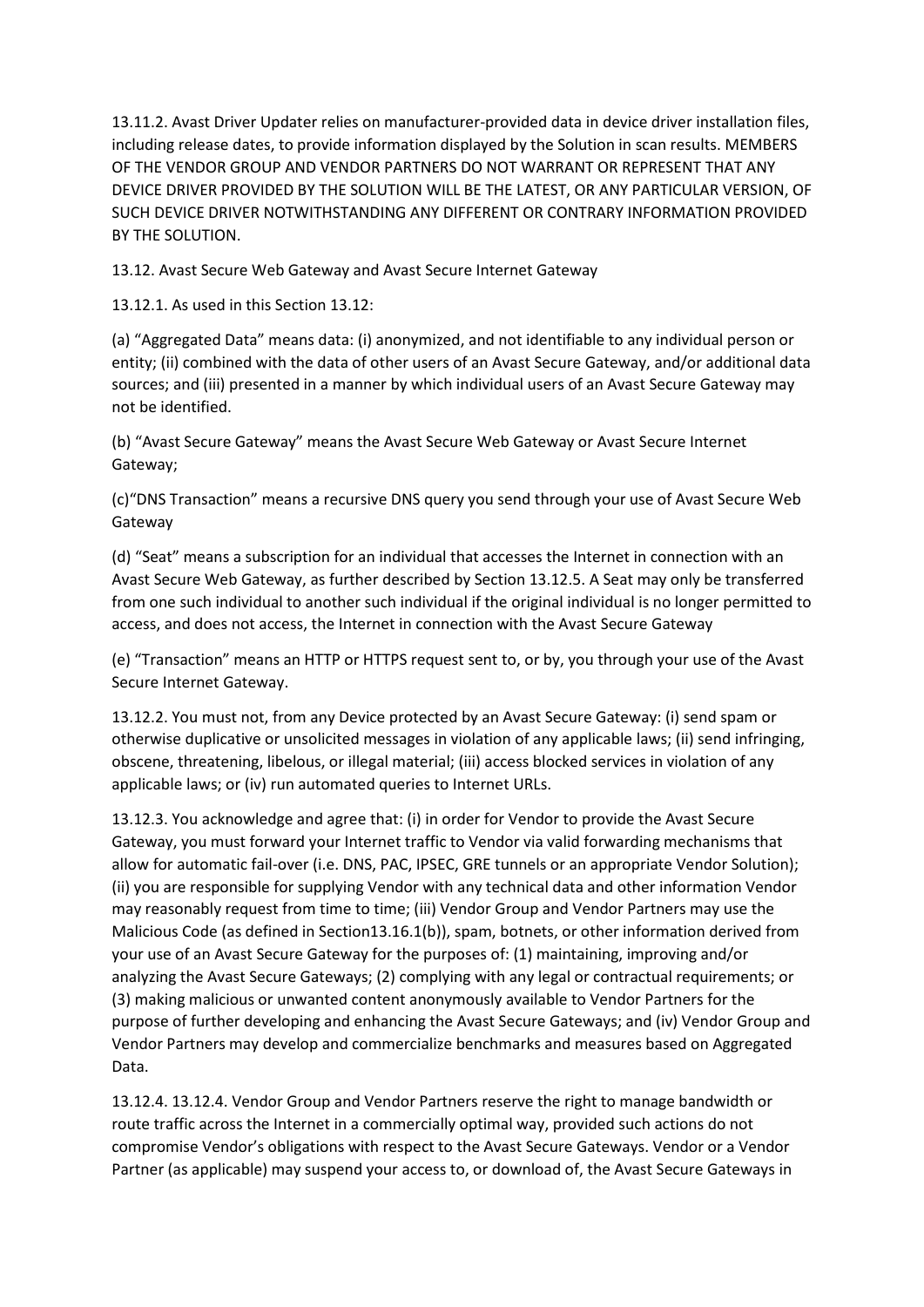the event your use of these Solutions represents an imminent threat to any network of Vendor Group or a Vendor Partner, or if required to comply with applicable laws. In such circumstances, Vendor or Vendor Partner (as applicable) will: (i) suspend the Avast Secure Gateways only to the extent reasonably necessary to prevent any harm to any network of Vendor Group or Vendor Partners (for example, blocking offending source IP addresses) and to comply with applicable laws; (ii) use its reasonable efforts to contact you promptly and give you the opportunity to promptly change the configuration of you server(s) accordingly and/or work with you to promptly resolve the issues causing the suspension of the Avast Secure Gateways; and (iii) reinstate any such suspended Avast Secure Gateways after all such issues are resolved to the reasonable satisfaction of Vendor or Vendor Partner (as applicable).

13.12.5. 13.12.5. For the purposes of determining whether you have purchased sufficient Seats, every 2,000 Transactions per calendar day flowing through the Avast Secure Internet Gateway shall be considered an Avast Secure Internet Gateway "Seat," and every 2,000 DNS Transactions per calendar day flowing through Avast Secure Web Gateway shall be considered an Avast Secure Web Gateway "Seat." You acknowledge and agree that the number of Seats you are required to purchase for your use of: (i) Avast Secure Internet Gateway will be calculated by dividing the total number of Transactions flowing through Avast Secure Internet Gateway per calendar day, by 2,000; and (ii) Avast Secure Web Gateway will be calculated by dividing the total number of DNS Transactions flowing through Avast Secure Web Gateway per calendar day, by 2,000.

13.12.6. Although Vendor may not charge you separately for bandwidth in connection with your use of the Avast Secure Gateway, Vendor and the relevant Vendor Partner incur significant bandwidth costs in providing of the Avast Secure Gateway to you. Accordingly, a material increase in your bandwidth consumption in connection with your use of the Avast Secure Gateway will significantly affect and disrupt the business operations of Vendor and the Vendor Partner. You acknowledge and agree that, in circumstances where your bandwidth consumption in connection with your use of the Avast Secure Gateway materially exceeds the number of DNS Transactions, or DNS Transactions per Seat, specified by the Applicable Conditions, Vendor or the Vendor Partner may notify you, in which case you must negotiate in good faith with Vendor: (i) on a bandwidth reduction plan; and/or (ii) to increase the pricing for of the Avast Secure Gateway for the remainder of the Subscription Term. If you are unable to reach a mutually agreeable resolution with Vendor within thirty (30) days from the date of notification by Vendor or Vendor Partner (as applicable), then Vendor may on thirty (30) days' notice, terminate the remaining portion of your Subscription Term for the Avast Secure Gateway and refund to you any portion of the subscription fees you have pre-paid for the unused portion of the Subscription Term.

13.12.6. 13.12.7. You acknowledge and agree that Vendor Group and Vendor Partners may use, reproduce, store, modify, and display the information from your transaction logs (i.e. the metadata of all network traffic sent to, or received from, you through your use of an Avast Secure Gateway (the "Transaction Logs"). Transaction Logs will be retained by Vendor Group or Vendor Partners for rolling 6 month periods during the Subscription Period. On termination or expiration of the Subscription Period, the Transaction Logs shall be deleted by Vendor Group and Vendor Partners pursuant to the standard retention cycle of Vendor Group and Vendor Partners, or earlier as you may request in writing.

13.13. Certain HideMyAss! Solutions

13.13.1. Virtual Private Network. Unless otherwise provided by the Applicable Conditions, your subscription to the HMA! Virtual Private Network product (the "HMA! VPN") authorizes you to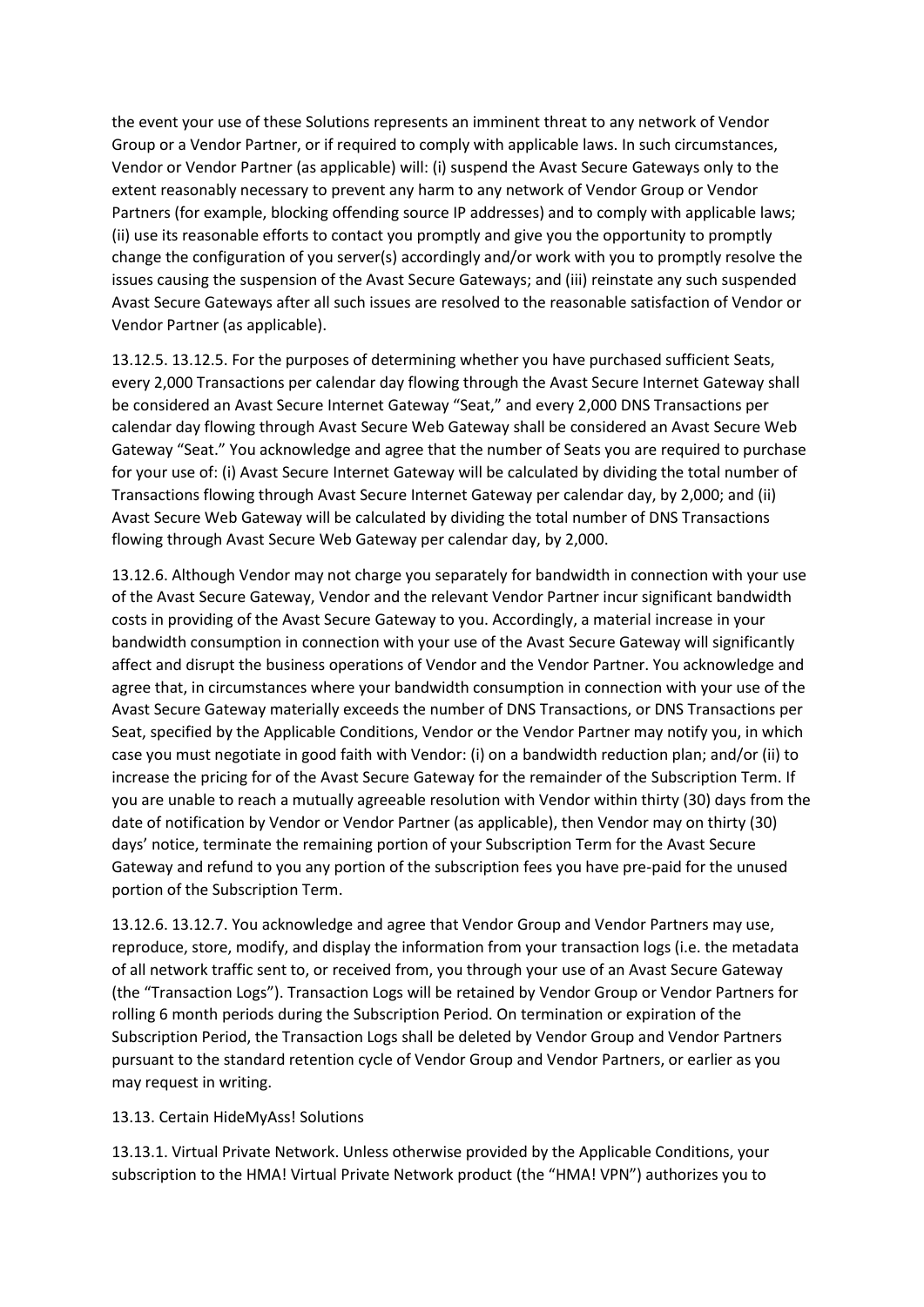create no more than 5 simultaneous connections in respect of each HMA! VPN subscription. Notwithstanding anything to the contrary in this Agreement, if you exceed the number of simultaneous connections authorized for your HMA! VPN subscription, Vendor may at any time without any prior notice to you, suspend or disable your access to, and/or use of, the HMA! VPN. If you wish to increase the authorized number of simultaneous connections for your HMA! VPN subscription, please contact us at sales@hidemyass.com.

13.13.2. Web Proxy. The HMA! web proxy service ("Web Proxy") is a free Solution that does not require you to register your details with Vendor. You acknowledge and agree that you are solely responsible for, and Vendor Group and Vendor Partners accept no liability to you or any third party for: (a) your access, viewing or use of, or the contents of (including any offensive or objectionable content), any third party website accessed or viewed while using Web Proxy; (b) your compliance with the terms of use applicable to any third party website you access, visit or use while using the Web Proxy; and (c) any claim, loss or damage arising from any content that you create, make available, transmit or display while using Web Proxy, including any claim, loss or damage suffered or incurred by Vendor Group or Vendor Partners.

13.14. Virtual Private Networks. Several countries prohibit use of virtual private networks ("VPNs"), and some have instituted technological measures to prevent VPNs from working. As a result, Vendor's VPN Solutions (including the HMA! VPN) are subject to territorial restrictions that may change from time to time[. You can find further information here](https://www.avast.com/vpn-territory)

13.15. Appliance. Vendor may provide you with a dongle or other appliance (the "Appliance") as a part of your Solution, in which case the additional provisions set forth in this Section 13.15 will apply:

13.15.1. The limited warranty period established by Section 6.1 is extended for the Appliance to 1 year from the date of purchase (the "Appliance Warranty Period").

13.15.2. You must notify Vendor promptly if the Appliance is or becomes defective. If you notify Vendor of the defect during the Appliance Warranty Period and Vendor is unable to remedy the defect remotely, Vendor at its option and expense within 5 business days will either: (a) replace the Appliance with a new or refurbished unit of the Appliance, in which case the warranty established by Section 6.1 will apply for the remainder of the Appliance Warranty Period applicable to the original unit of the Appliance; or (b) terminate your subscription and refund any unearned subscription fees you have previously paid. If the Appliance fails following the end of the Appliance Warranty Period, or if it fails because of misuse, tampering, interference, abuse, casualty, loss or theft, Vendor may charge you its standard price for the replacement unit of the Appliance. Vendor in its sole discretion may replace the Appliance with a new or different appliance that will also be subject to this Agreement (including Section 13.15).

13.16. Mobile Threat Intelligence Platform

13.16.1. As used in this Section 13.16:

(a) "Content" means any content, materials, products and services that you may access on or through the MTIP, including Vendor Content, Your Content and information you may exchange with other MTIP users.

(b) "MTIP" means the Mobile Threat Intelligence Platform made available by Avast.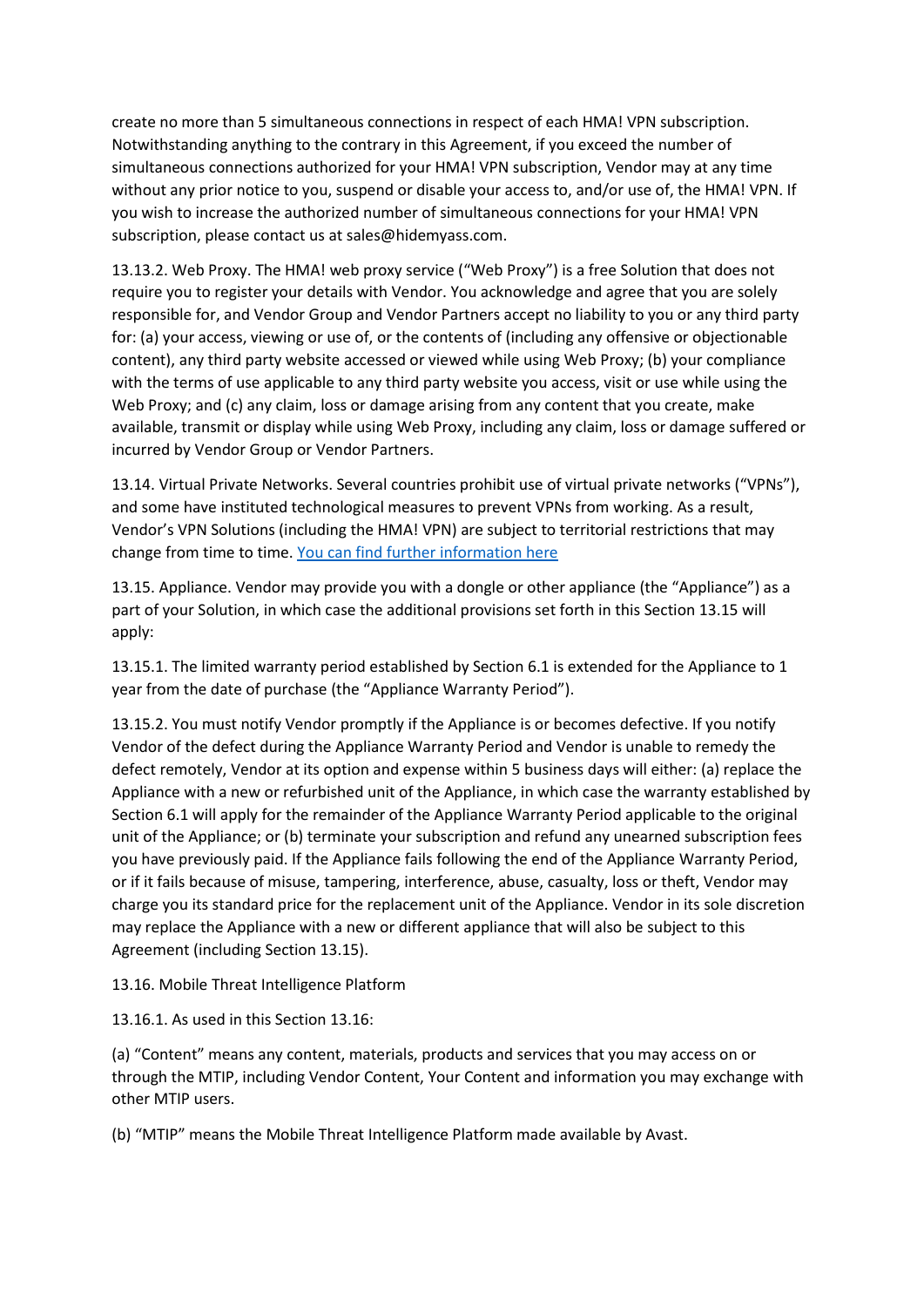(c) "Threat Sample" means any code, feature, routine or device that contains, describes or demonstrates any element of Malicious Code.

(d) "Vendor Content" means all Content that members of the Vendor Group upload, publish, display or make available to others by using the MTIP, and all Content that is published, displayed, distributed or made available by other parties using the MTIP, but excluding Your Content and Threat Samples.

(e) "Your Content" means all Content (excluding any Threat Samples), materials, products and services that you upload, publish, display, distribute or make available to others by using the MTIP.

13.16.2. Vendor Content, as between you and the Vendor Group, is the property of the members of the Vendor Group. Members of the Vendor Group, subject to the terms and conditions of this Agreement, grant you a limited, non-exclusive license to use and access Vendor Content as made available to you on the MTIP solely in connection with your use of the MTIP.

13.16.3. The availability of any Content on the MTIP does not amount to an endorsement or verification of such content by any member of the Vendor Group. Members of the Vendor Group make no warranties or representations regarding the accuracy, completeness, or timeliness of any Content made available on the MTIP. Members of the Vendor Group are not providing any advice or recommendations to you by making Content available on the MTIP (including in respect of Vendor Content) and, accordingly, you must form your own judgments and decisions based upon your own due diligence and investigations, and must not place any reliance on the accuracy, completeness, or timeliness of any Content made available on the MTIP.

13.16.4. By uploading, publishing, displaying, distributing or making available Your Content on the MTIP, you grant members of the Vendor Group a nonexclusive, worldwide, royalty free, fully paid up, transferable, sublicensable (through multiple tiers), license to use, copy, reproduce, process, adapt, modify, create derivative works from, upload, publish, transmit, store, display, distribute, make available to others, and otherwise use Your Content in connection with the operation or use of the MTIP or the promotion, advertising or marketing of the MTIP, in any and all media or distribution methods or modes of making the MTIP or Content available to others (now known or later developed). You agree that this license includes the right for members of the Vendor Group to make Your Content available to Vendor Partners who collaborate with members of the Vendor Group for the uploading, publishing, displaying, distributing or making available Your Content through other media or distribution methods or modes of making the MTIP or Content available to others. This license also includes the right for other users of the MTIP to use and modify Your Content. You understand that we may modify, adapt, or create derivative works from Your Content in order to upload, publish, display, distribute or make it available over computer networks, devices, service providers, and in various media. We may also remove or refuse to publish Your Content on the MTIP, in whole or part, at any time in our sole discretion.

13.16.5. By uploading, publishing, displaying, distributing or making available Your Content on the MTIP, you represent, warrant and undertake to each member of the Vendor Group that: (a) you have the ownership rights, or you have obtained all necessary rights licenses or permissions from any relevant parties, to use Your Content and to grant members of the Vendor Group all necessary rights, licenses and permissions to use Your Content as provided for under this Agreement; and (b) that uploading, publishing, displaying, distributing or making available Your Content on the MTIP will not infringe the intellectual property rights of any third party or member of the Vendor Group, violate the privacy or other personal rights of others, or violate applicable law. You accept full